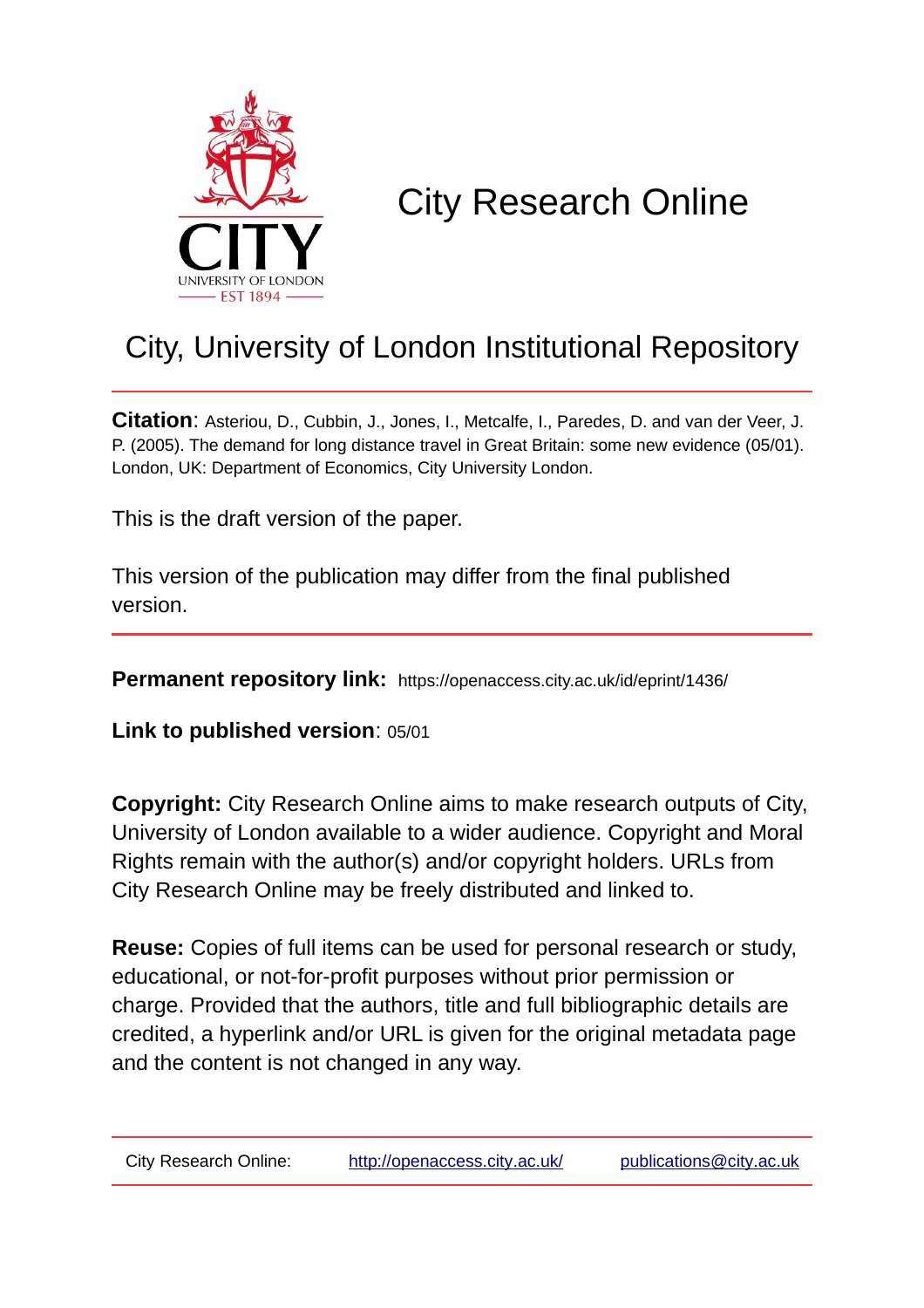

**Department of Economics School of Social Sciences** 

# **The demand for long distance travel in Great Britain: some new evidence**

# **Dimitrios Asteriou1 , John Cubbin<sup>1</sup> , Ian Jones<sup>1</sup> , Paul Metcalfe2 , Daniel Paredes<sup>2</sup> and Jan Peter van der Veer<sup>2</sup>**

**1. Department of Economics, City University. 2. NERA Economic Consulting, 15 Stratford Place, London, W1C 1BE.** 

**Address for correspondence***:* Ian Jones, Centre for the Study of Regulation and Competition, Department of Economics, City University, Northampton Square, London EC1V 0HB

> **Department of Economics Discussion Paper Series No. 05/01**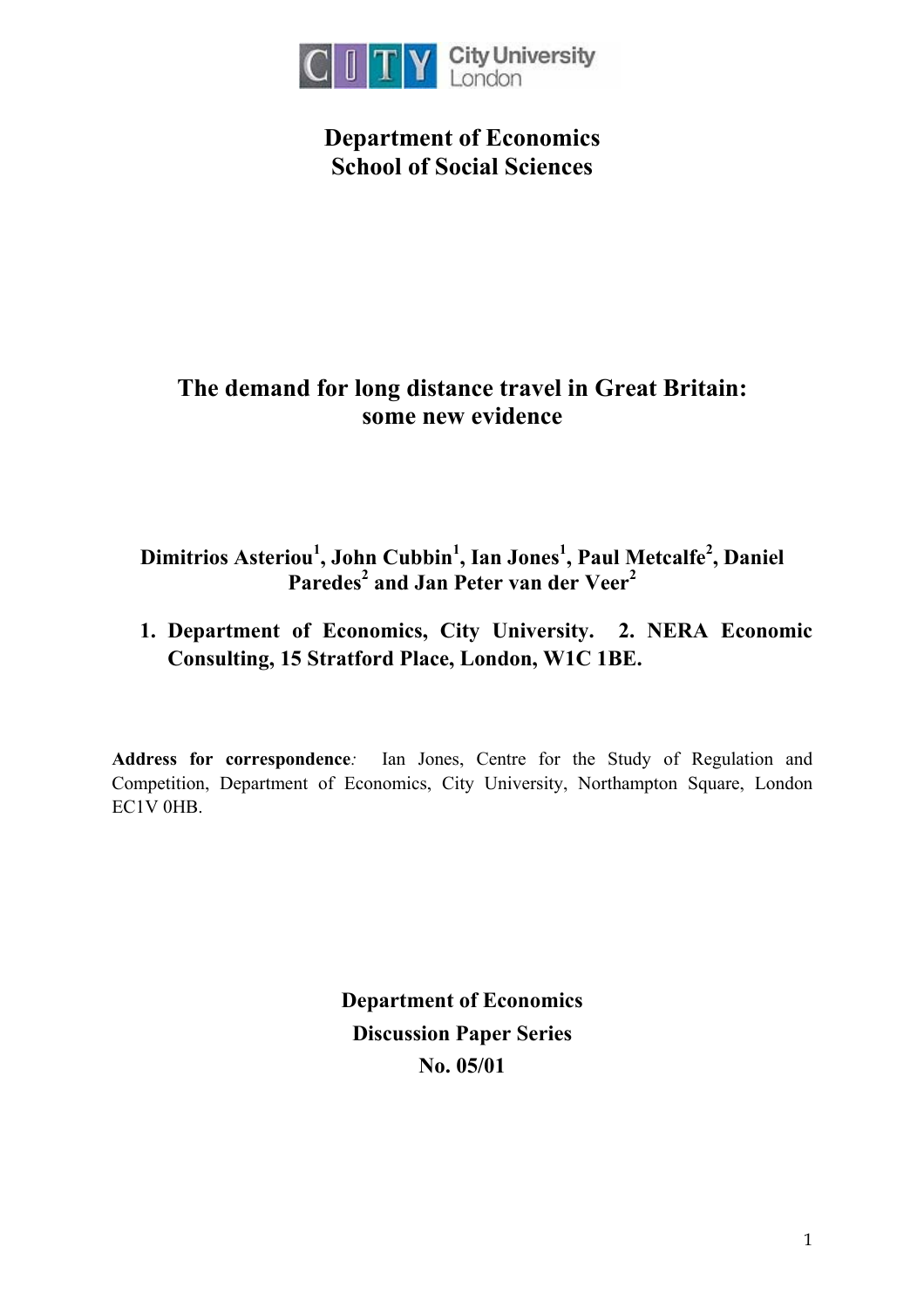# **Introduction**

This paper presents estimates of the elasticities of demand for longer distance passenger rail travel in Great Britain, and is based on research undertaken for the UK Strategic Rail Authority (SRA). The background to the project is that there is a lack of clarity regarding the timescale over which the current elasticities in the Passenger Demand Forecasting Handbook  $(PDFH)^{-1}$  are intended to apply. For certain uses of the Handbook, such as investment appraisal and long-term planning, it would be desirable to have long-term elasticities. In other contexts, notably short term business and financial planning, rail business managers require advice on the response of demand to price changes in the short run, defined as a period of about a year after the fare change has occurred. The PDFH indicates that the elasticity values it recommends are intended to represent the change in demand that occurs within a year of a change in fares. This definition implies that demand effects occurring in the longer term are not addressed. It also implies that the elasticities do not offer guidance on the short run response of demand within the year.

In the present project, we have undertaken extensive econometric analysis on large data sets which has enabled us not only to derive long-term fare elasticities, but also to examine the dynamics of the demand response to changes in price and other factors. Although our research has investigated the demand characteristics of both short (commuter) and long distance journeys, the present paper focuses on the results obtained for longer distance journeys between the London Travelcard Area (the London TCA) and the rest of Great Britain, and between major urban centres other than  $London<sup>2</sup>$ . Flows of this kind have been the subject of extensive previous research and the results of the earlier research can be compared directly with those obtained in the present study.<sup>3</sup>

The data used in the study covered the period from April 1989 to March 2003. We were therefore able to examine not only the effects of variations in fares and economic activity, but also the impact of a major external shock that occurred as a result of the Hatfield accident in October 2000, which resulted in major disruptions and a consequent dramatic reduction in service quality across the entire rail network.

The paper is organised as follows.

 $\overline{a}$ 

- We begin by summarising the results of previous studies into long term elasticities for the relevant market segments;
- the following section discusses the data and the empirical methodology used in the research. We describe the general form of the model of rail demand we have applied;

<sup>1</sup> Often referred to in the rail industry as the PDFH. The PDFH is a reference document intended to offer guidance to rail sector managers involved in operational and longer term planning activities.

<sup>2</sup> Appendix 2 presents a full list of the rail flows examined in this study.

<sup>&</sup>lt;sup>3</sup> We hope to publish the results of our analysis of shorter distance journeys in a subsequent paper.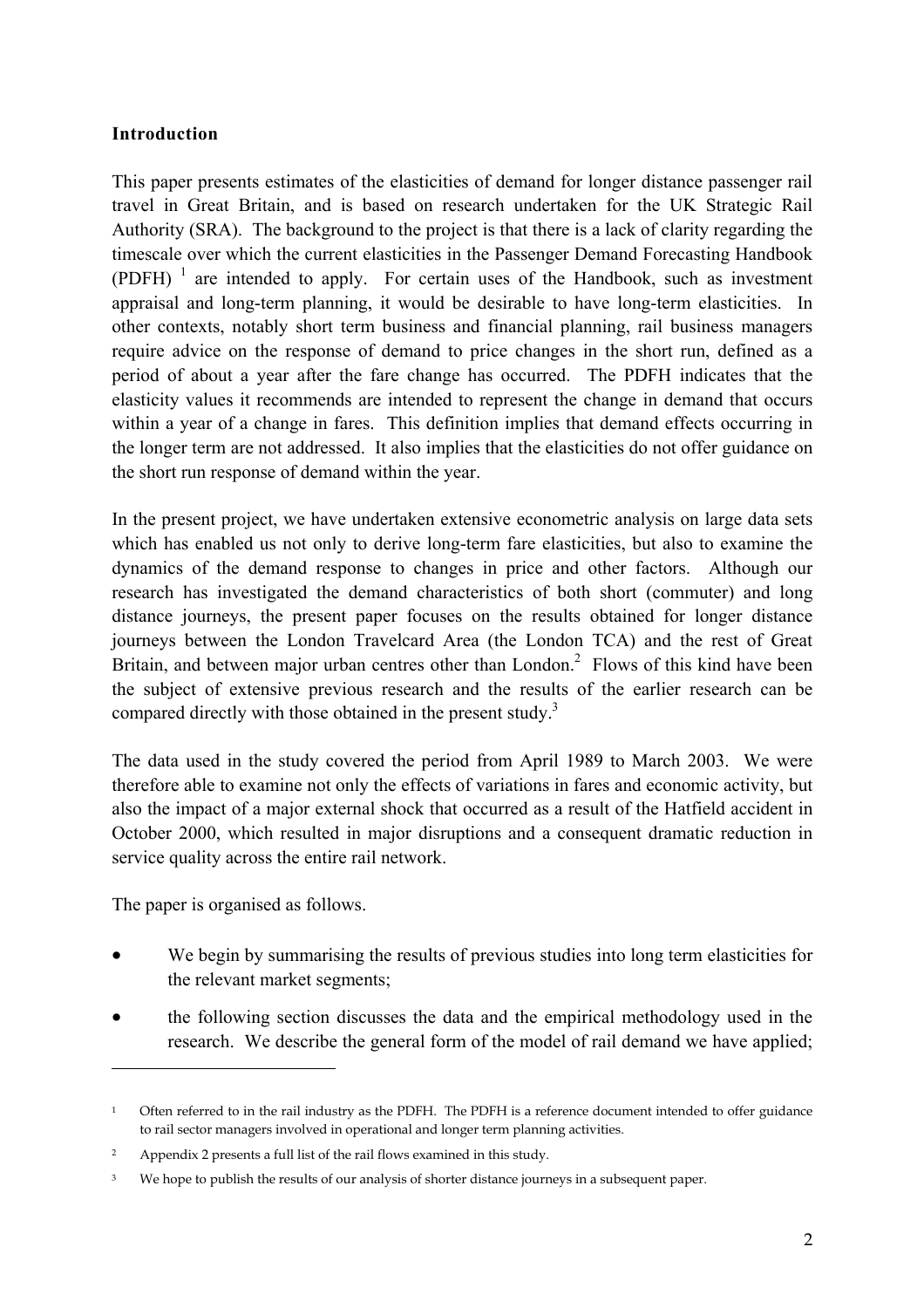the data set used in the modelling work, including the issues of disaggregation by ticket type and by type of flow; the estimation issues we have addressed in the research; and the econometric framework;

- we then present the results of the estimations we have undertaken;
- we finish with some concluding remarks.

There are three appendices to the paper. Appendix 1 discusses the technical econometric issues of cointegration and of multicollinearity. Appendix 2 lists the flows and ticket type categories used in the analysis, and Appendix 3 gives detailed estimation results.

#### **Survey of Previous Work**

 $\overline{a}$ 

#### *The Demand for Longer Distance Rail Travel*

Three previous studies produced estimates of long-term demand elasticities for longer distance rail travel in Great Britain.<sup>4</sup> These are:

- a study by Jones and Nichols (1983) on the demand for London-based inter-city rail travel;
- a study by Owen and Phillips (1987) on the characteristics of inter-city railway passenger demand; and
- a study by NERA (1999) undertaken as part of wider research into forecasting passenger rail demand.

Jones and Nichols (1983) estimated static demand functions for 17 London-based inter-city flows for the period from 1970 to 1976 using four-weekly ticket sale data similar to those used in the present study. The measure of demand used in the study was total ticket sales aggregated over all types of ticket, and the fare variable was the average revenue per ticket, defined as total revenue divided by total ticket sales in each four-weekly period. As well as estimating the elasticity of demand with respect to fares, Jones and Nichols also examined the effects on the demand for rail travel of variations in real GDP, cyclical economic activity, rail service levels, service levels on competing modes of transport, and seasonal factors. As shown in Table 1, the average long run fare elasticity for the sample of flows in the Jones and

<sup>&</sup>lt;sup>4</sup> In addition to these studies, the UK Department for Transport (DfT) has also reported the results of research carried out within the Department on the total demand for rail services and on the demand for non-commuter rail services for the period from 1978/79 to 1998/99. The DfT reports estimates of elasticities of demand for noncommuter rail travel of –1.1 with respect to average fares, 2.2 with respect to GDP, and –1.1 with respect to the level of car traffic. However, it is difficult to comment on these results because few details are given on either the data or the econometric methods used in the study.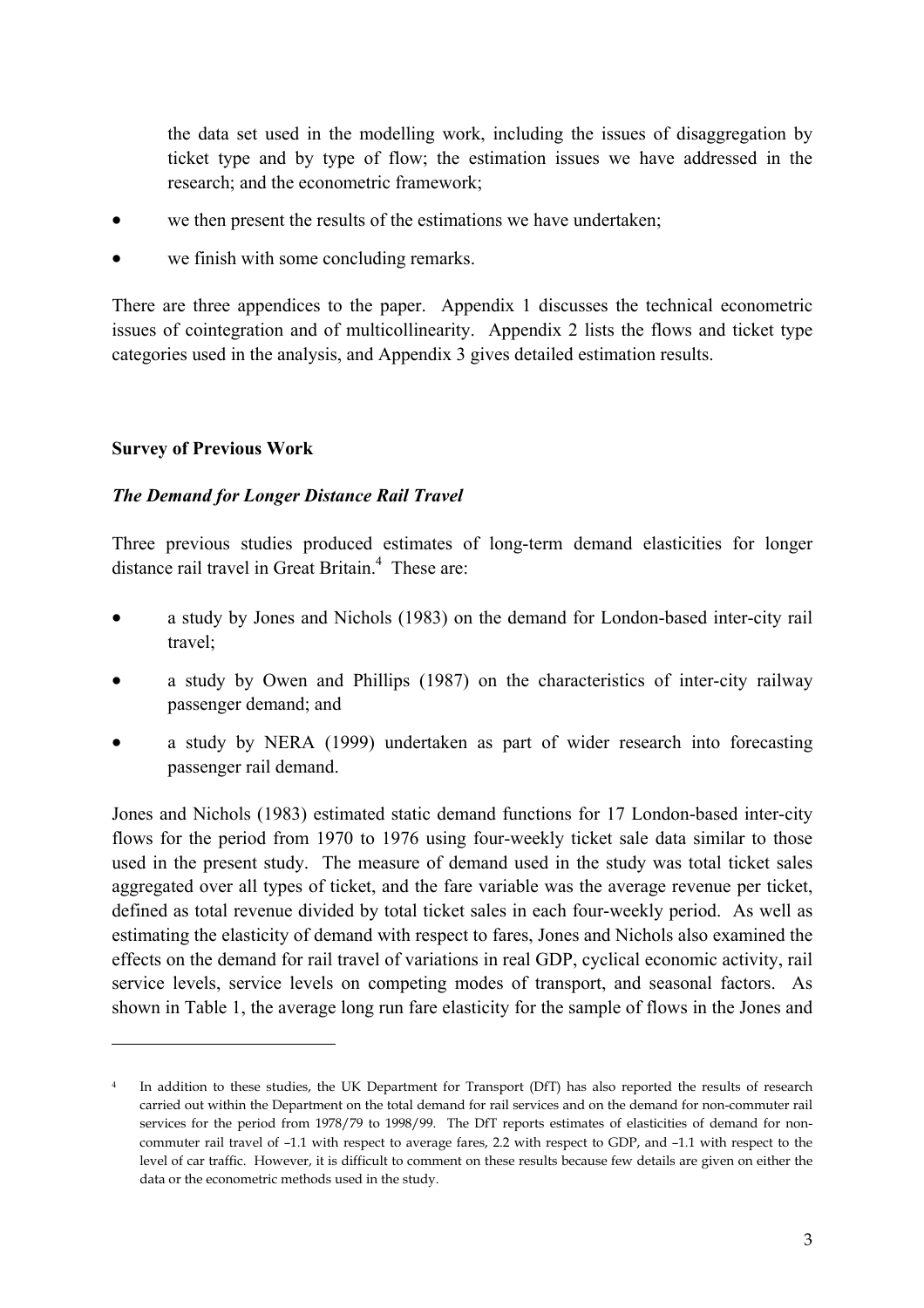Nichols study was  $-0.64$ . The authors found that whilst rail demand was sensitive to the level of cyclical economic activity, the elasticity of demand with respect to GDP was generally not significantly different from zero.

Owen and Phillips (1987) analysed the demand for rail travel on 20 London-based inter-city rail flows, using four-weekly ticket sale data for the period from 1973 to 1984 drawn from the same database used by Jones and Nichols. Partial adjustment models were estimated for total demand aggregated over all ticket types and for demand disaggregated into first and second class ticket sales. For the aggregate model, the fares variable was defined in the same way as in the Jones and Nichols study. For the disaggregated analysis, the fare was defined as the average revenue for tickets sold in each disaggregated ticket category. In the latter case, an additional fares variable was added so that both own and cross price elasticities could be estimated. As shown in Table 1, the average long-term aggregate fares elasticity estimated by Owen and Phillips was –1.08. Like Jones and Nichols, Owen and Phillips also studied the effects on the demand for rail travel of macroeconomic activity, rail service levels, service levels on other transport modes, and seasonal factors. In the case of GDP elasticities, nine out of their 20 estimates were not significantly different from zero. Similar problems affected their estimated time trends.

More recently, NERA (1999) undertook an econometric study of rail passenger demand on both London-based and non-London-based flows over the period 1989 – 99 for the Office of Passenger Rail Franchising (OPRAF). NERA's econometric analysis, which used fourweekly ticket sale data similar to those used in the Jones and Nichols and Owen and Phillips studies, produced estimates of the elasticity of demand (aggregated across ticket types) with respect to fare (estimated as total revenue across all ticket types divided by total journeys) and other explanatory variables, including GDP, rail service levels, petrol prices and seasonal factors. Two estimation methods were used to derive elasticities:

- static panel data estimation; and
- dynamic flow-by-flow estimation, incorporating a lagged dependent variable, similar to the approach used by Owen and Phillips.

Approaches to combining the panel and dynamic approaches were also explored using the "Pooled Mean Group" method. As shown in Table 1, NERA's estimate of the long run fares elasticity for London-based flows obtained from the dynamic estimation was –0.61, strikingly similar to the Jones and Nichols estimate, but significantly less than the Owen and Phillips estimate. For non-London based flows, NERA estimated a fares elasticity of –0.97 using the same dynamic estimation approach. In contrast to the two earlier studies, NERA's results suggested that the demand for inter-city rail travel was significantly income elastic. The average GDP elasticity for London based flows was 1.56, and was 1.2 for non-London based flows.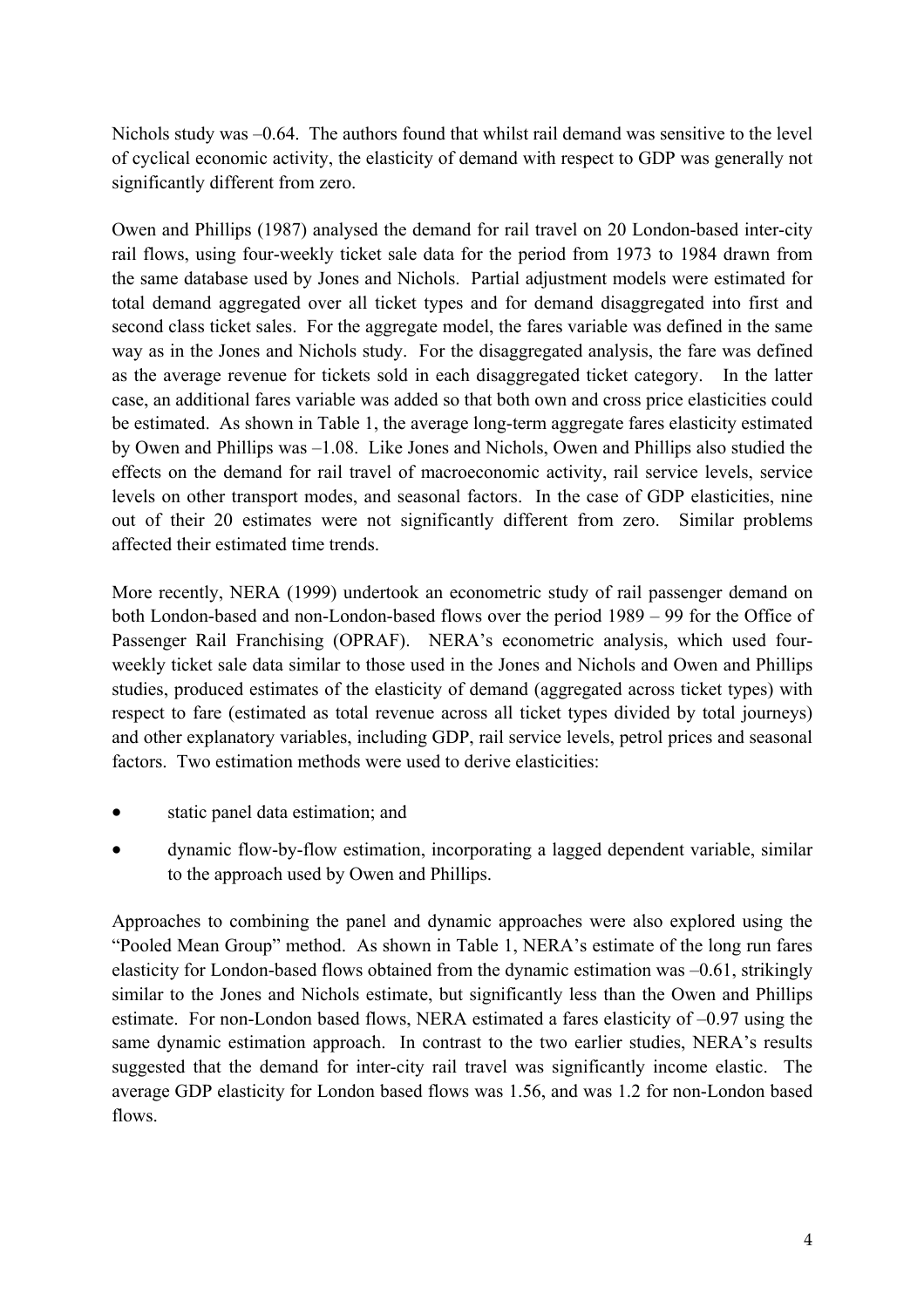| Study                       | <b>Type of Flow</b> | Level of<br>Aggregation | Period of<br>estimation | Elasticity<br>estimate |
|-----------------------------|---------------------|-------------------------|-------------------------|------------------------|
| Jones and Nichols<br>(1983) | London based        | Aggregated              | 1970.1-1976.13          | $-0.64$                |
| Owen and Philips<br>(1987)  | London based        | Aggregated              | 1973.1-1984.13          | $-1.08$                |
| <b>NERA (1999)</b>          | London based        | Aggregated              | 1989.1-1999.13          | $-0.61$                |
|                             | Non-London<br>based | Aggregated              | 1989.1-1999.13          | $-0.90$                |

#### **Table 1 Previous Estimates of Long Run Fares Elasticities**

# *Other Studies*

Dargay and Hanly (2002) examined the demand for local bus services in England, using annual data for the period from 1986 to 1996 on bus patronage, fares and other relevant factors influencing bus use. For England as a whole, the Dargay-Hanly results indicate that the fare elasticity is likely to be about  $-0.4$  in the short run and  $-0.9$  in the long run. Demand is more price sensitive at higher fare levels, with the elasticity value in the short/long-run ranging from 0.1/0.2 for the lowest fares to 0.8/1.4 for the highest fares. Demand was also found to be more price sensitive in the so-called Shire counties, where average elasticities were –0.49 in the short run and –0.66 in the long run, than in the more highly urbanised Metropolitan counties, where the average elasticities were  $-0.26$  in the short run and  $-0.54$  in the long run.

Dargay and Hanley found that the income elasticity of demand for local bus services was significantly negative, both in the Shire counties, where the estimated income elasticity of demand was  $-0.43$  in the short term, and  $-0.58$  in the long term, and in the Metropolitan counties, where it was –1.26 in the short term and –2.58 in the long term.

# **Empirical Methodology**

# *A Model of Rail Demand*

Our model of rail demand follows directly from previous studies, as reviewed in the previous section (e.g., NERA (1999), Jones and Nichols (1983) etc). It is estimated within a single equation framework which assumes that price is exogenous, for reasons discussed in the section on estimation and econometric issues below. The factors that are considered to be important determinants of rail demand are: real income, economic activity, rail fares and levels of service, price and quality characteristics of alternative transport modes, and the time of year.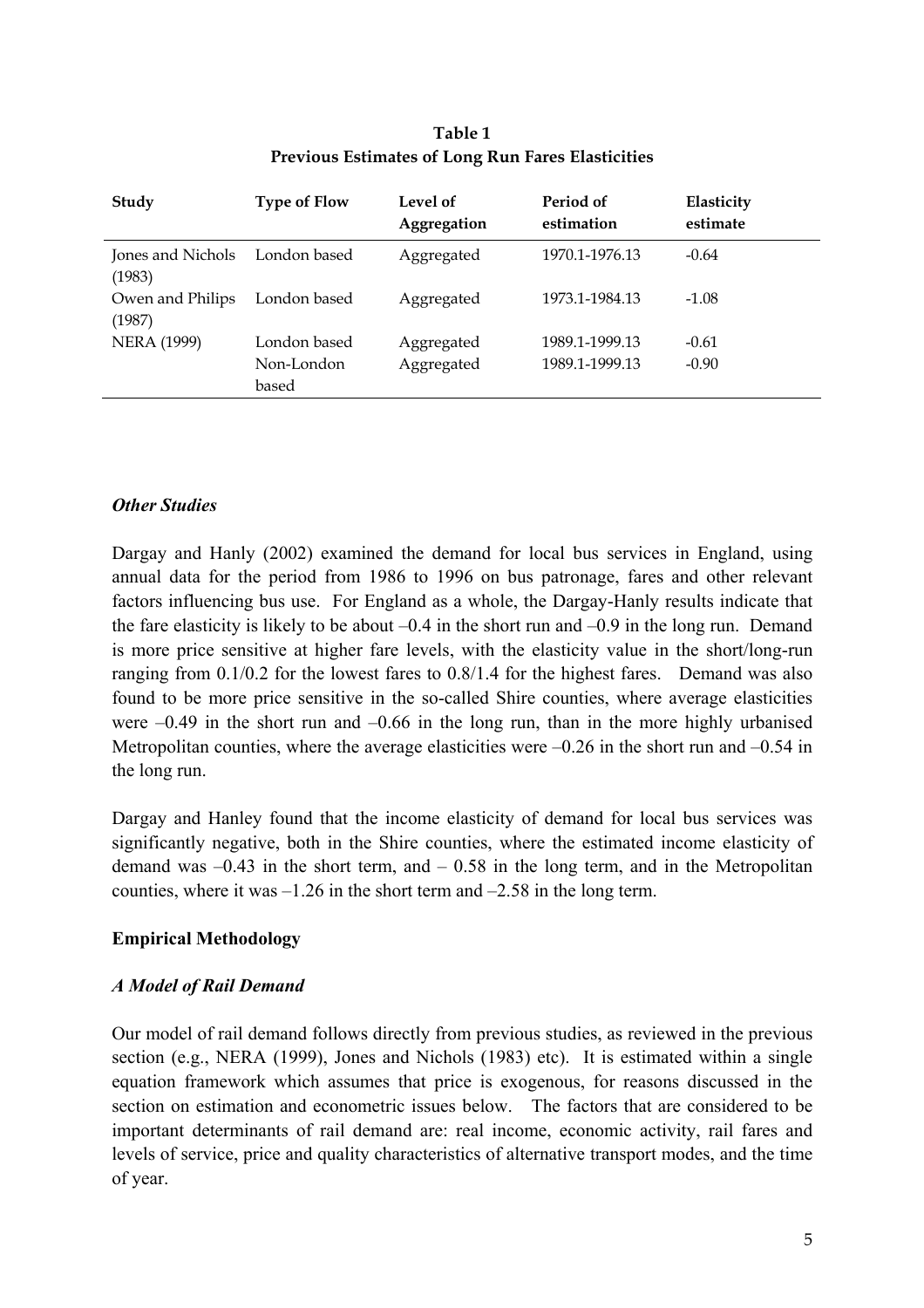Putting these factors together, the model of rail demand can be expressed in its most generic form as:

$$
\mathbf{D_i} = \mathbf{f} \left( \mathbf{Y}, \mathbf{EA}, \mathbf{P_i}, \mathbf{P_a}, \mathbf{LS}, \mathbf{AM}, \mathbf{T} \right) \tag{1}
$$

| Where: | $\mathbf{D}_{i}$ | is the level of demand for ticket type $i$ ;                               |
|--------|------------------|----------------------------------------------------------------------------|
|        | Y                | is real income;                                                            |
|        | EA               | is an index of economic activity;                                          |
|        | $P_i$            | is the price of ticket type $i$ ;                                          |
|        | $P_{a}$          | is the fare for other ticket types for the same rail journey               |
|        | LS               | is the level of service the passenger can expect;                          |
|        | AM               | is a set of performance (price, journey time, etc) factors for alternative |
|        |                  | transport modes; and                                                       |
|        |                  | is a seasonal effect.                                                      |

The precise formulation of our empirical model has been shaped by the dataset we have been able to construct and is discussed below. First, we describe the data we have collected on each of the factors in the model.

#### *Data*

A number of sources were drawn from to assemble the dataset used for our analysis. Table 2 provides a summary of the main data sources for each variable. In the subsections that follow, we discuss the data for each variable in detail.

| <b>Variables</b>                                                      | Data source                                                                               |
|-----------------------------------------------------------------------|-------------------------------------------------------------------------------------------|
| Demand $(D_i)$                                                        | CAPRI, Number of journeys                                                                 |
| Price, for all ticket types for the same<br>rail journey $(P_i, P_a)$ | CAPRI, Revenue per journey                                                                |
| Real Income $(Y)$                                                     | Office of National Statistics, National GDP at 1995 prices                                |
| Economic activity (EA)                                                | ONS, (i) Synthetic index of economic activity based on<br>GDP, and (ii) Unemployment rate |
| Generalised journey time (GJT)                                        | SRA, Planned average timetable journey time plus half of<br>the time between trains       |
| Service quality (SQ)                                                  | SRA, Punctuality                                                                          |
| Attributes of alternative transport<br>modes (AM)                     | (i) DTI, Petrol prices, and (ii) DfT, Vehicle kilometres                                  |

# **Table 2 Summary of Data Sources**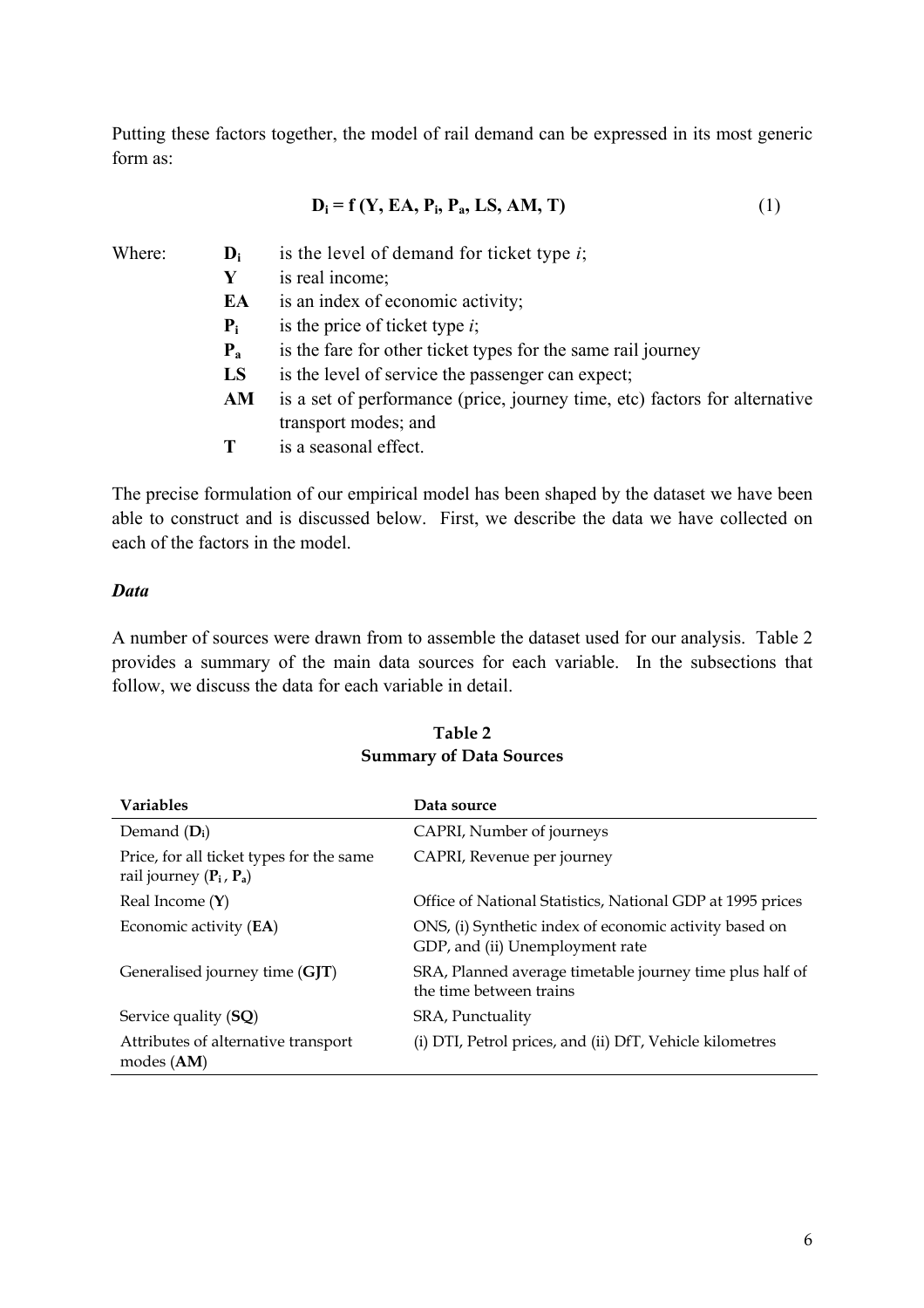# *Demand and Prices*

Rail passenger demand data have been drawn from the Computer Analysis of Passenger Revenue Information (CAPRI) database. This database contains four-weekly data on the number of tickets sold and the revenue associated with each ticket type for each journey. The sample we have drawn contains 55 individual flows and includes all four-weekly periods from April 1989 to March 2003.

In line with the organisation of recommended elasticities in the PDFH, our analysis of rail passenger demand focuses on two distinct market segments, one consisting of long distance rail journeys to and from the London area (referred to as the London Travel Card Area, or TCA), and the second of journeys between major urban centres other than London. The individual flows in our sample are grouped into panels corresponding to these market segments. $5$ 

The broad rationale for identifying the two distinct market segments in this way is that we expect demand conditions on routes to and from London to be significantly different from those on non-London routes. In particular, the combination of severe road traffic congestion within and around the London conurbation, and the high cost and lack of availability of parking in Central London suggest that road travel would be a closer substitute for rail travel in non-London markets, and that the price elasticity of demand for rail travel in non-London markets would be higher as a result.

The CAPRI data are suitable for the present analysis due to both the length and periodicity of the available time series, and the level of disaggregation of the data. In particular:

- there are observations for 182 time periods for each flow between April 1989 to March 2003; and
- for each flow, the data include information on both the direction of the journey (i.e. reverse and outward) and for 14 ticket types.<sup>6</sup>

The price variable we use for the analysis is the average revenue, defined as total revenue divided by the number of journeys for each ticket type or grouping of ticket types. This variable is converted to constant 1995 prices using the RPI series drawn from Office of National Statistics.

A number of adjustments were made to the CAPRI data prior to analysis.

 $\overline{a}$ 

<sup>5</sup> A full list of flows in each panel is given in Appendix 2.

<sup>6</sup> See Appendix 2 for a complete list of the different ticket categories that are included in the CAPRI database.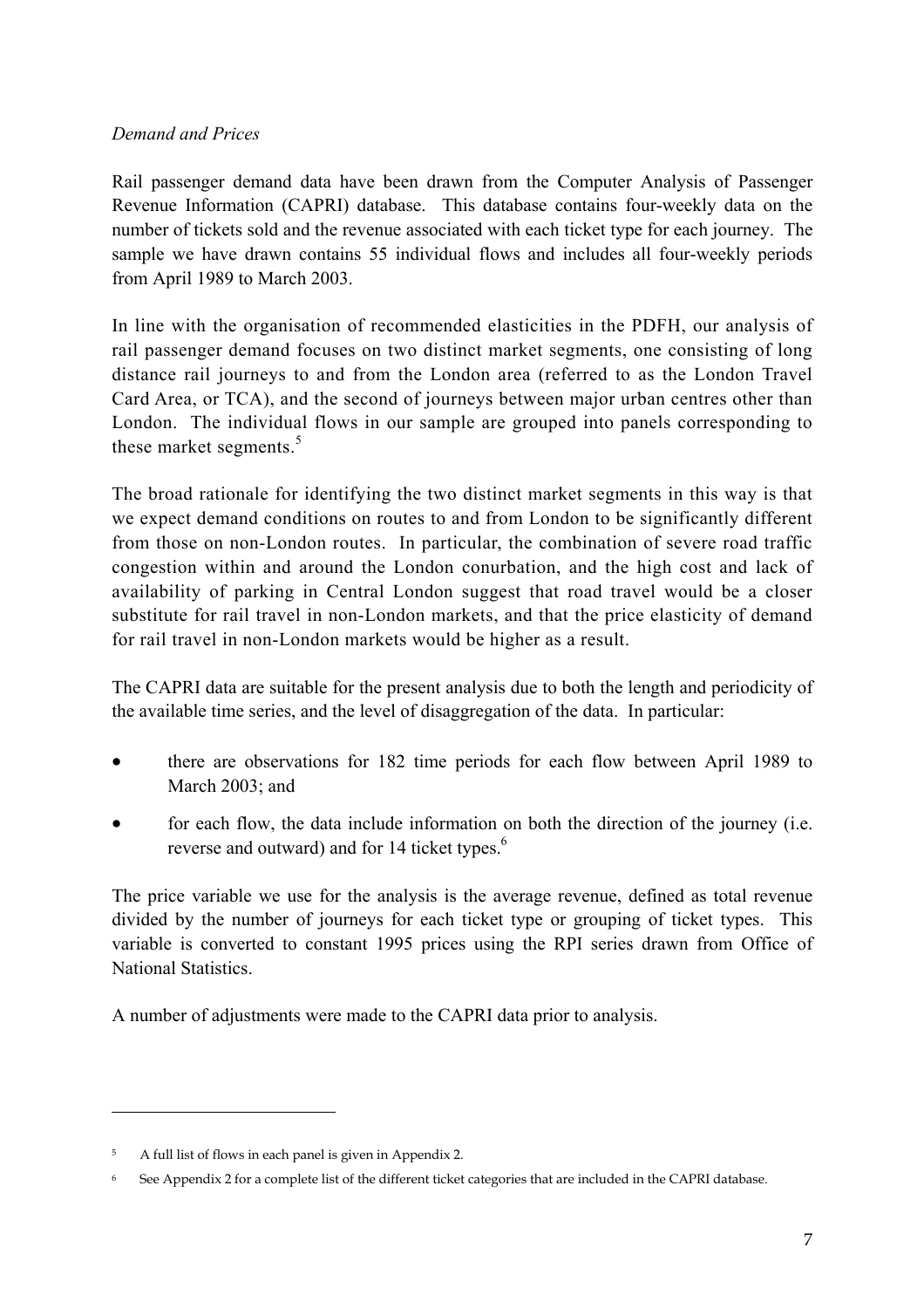- Some periods were omitted due to strike activity. During these periods it is possible that the number of ticket sales represented the level of capacity rather than the level of demand. $<sup>7</sup>$ </sup>
- An adjustment factor has been applied to the data in some periods to take into account the fact that these periods contained more or less than 28 days. These periods are in either the first or the  $13<sup>th</sup>$  period in a year. The adjustment factor we applied to both journeys and revenue was simply 28/N, where N is the number of days in the period.

In several instances, it was clear that the raw CAPRI data severely misreported the number of journeys and / or revenue in a period. These cases were identified by inspecting the time series of individual flows and were removed from the dataset. Some of the most severe cases of misreported demand data were observed in the periods immediately following the Hatfield rail crash.

For the majority of flows in the sample supplied to NERA for the period 1989 to 1999, the CAPRI data measured ticket sales between groups of stations, rather than between individual stations. The groups contain anywhere between 1 and 10 individual stations, and these are in some cases spread over a large area. Although the CAPRI data supplied to NERA for the period 1999 to 2003 are measured for flows between individual stations, in order to obtain a consistent series for the whole period, the 1999-2003 flow level data were aggregated into the same groups.

The fact that the data do not represent individual flows could, in theory, introduce a bias on the estimates of demand elasticities. This would be the case if the composition of demand across flows within groups varies over time. The measure of price that we use in our analysis, average revenue, may rise or fall purely due to changes in the proportion of flows associated with individual stations within the group and hence changes in this variable may not reflect real price changes.

The effects of real price changes could thus be confounded by changes in average revenue, caused by compositional changes in demand. This would lead to a price elasticity estimate for the group that is biased downwards, ie lower than the weighted average of the true price elasticities of demand for the individual flows.

To assess the extent to which demand compositional changes within groups would be likely to affect estimated price elasticities of demand, we constructed and ran a simple simulation model using artificial observations on prices and journeys. We found that the effect on the price elasticity estimate in this model of fairly significant compositional changes was actually

 $\overline{a}$ 

<sup>7</sup> This applies to the first period in 1991/92, and the third, fourth, fifth and sixth periods in 1995/96.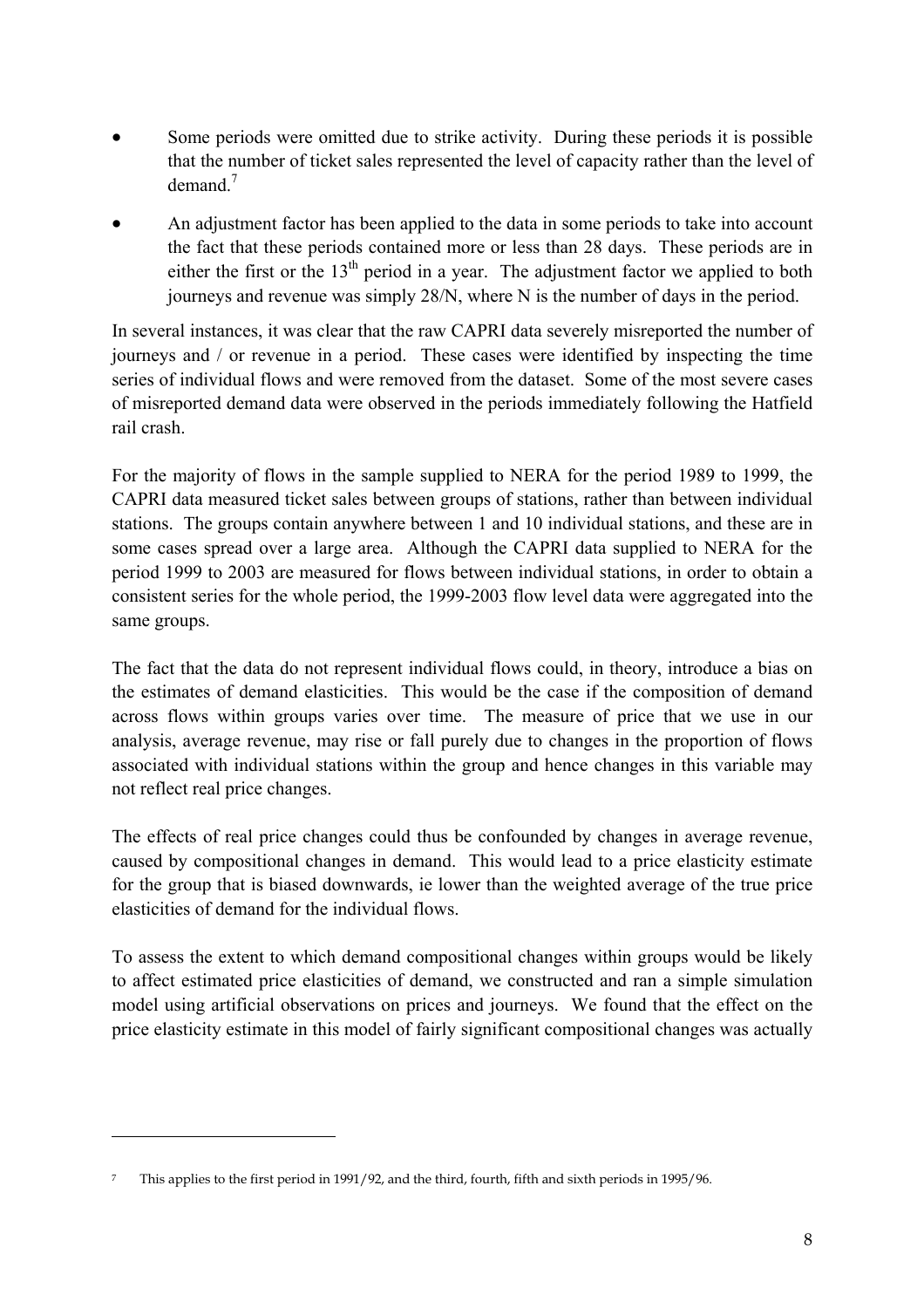relatively minor. $8$  We also examined changes in the distribution of ticket sales between stations in a sample of cases on London commuter flows, where we thought compositional effects might be most serious, because of the relatively high potential for switching between stations. We found that changes in the composition of the flows had, in fact been very small.

On the basis of both the simulation analysis and the results of the empirical analysis, we concluded that compositional effects were unlikely to be a significant source of bias in our estimates of price elasticities.

# *Level of Aggregation by Ticket Type*

 $\overline{a}$ 

The CAPRI data for each flow contained ticket sales information for 14 product codes and for Outward and Reverse directions. Our main results are based on data aggregated over all ticket types. We also estimate demand equations using disaggregated ticket sales. Our approach to disaggregation has been to combine First and Standard full fare tickets into a single group. This group is characterised by the twin features that choice of journey time is fully flexible and that no advance booking is required prior to travel. In contrast, tickets within the Reduced + Other ticket category will only be available outside specified peak periods and will often need to be booked in advance.<sup>9</sup>

Our disaggregated demand equations include both the own-price and the price of the alternative ticket category as explanatory variables. Unless widely differing price adjustment patterns are observed for different types of ticket, the inclusion of both the own-price and the price of alternative ticket types in the demand equation raises the problem of multicollinearity. If this data problem occurs, the regression analysis is not able to allocate precisely the impact of the explanatory variables on the dependent variable, since some or all of those explanatory variables are approximately similar to a linear combination of the other explanatory variables. In other words, if multicollinearity exists, the estimates of the coefficients may have an unexpected sign or an implausible magnitude.

The likely size of compositional effects was evaluated by estimating a simulation model using data at the aggregate level when the underlying disaggregated data was subject to random variations in composition. These variations in composition were generated by fares that followed a random walk process, which then had an impact on journeys through the disaggregated demand elasticities in the model. The model was calibrated to give reasonably large but plausible variations in the relative number of journeys.

A total of 200 observations were generated for each realisation of the random processes.

Regression estimates were then derived on the basis of the aggregate journeys and aggregate fares for several realisations of the data. The resulting estimates were invariably close to the weighted average of the true elasticities for the different journeys.

<sup>9</sup> At a theoretical level, the choice between "First + Standard" and "Reduced +Other" product bundles can be characterised as a high level decision on when to travel. Choice within each of the two groups is then a lower level decision contingent on the prior decision between product groups.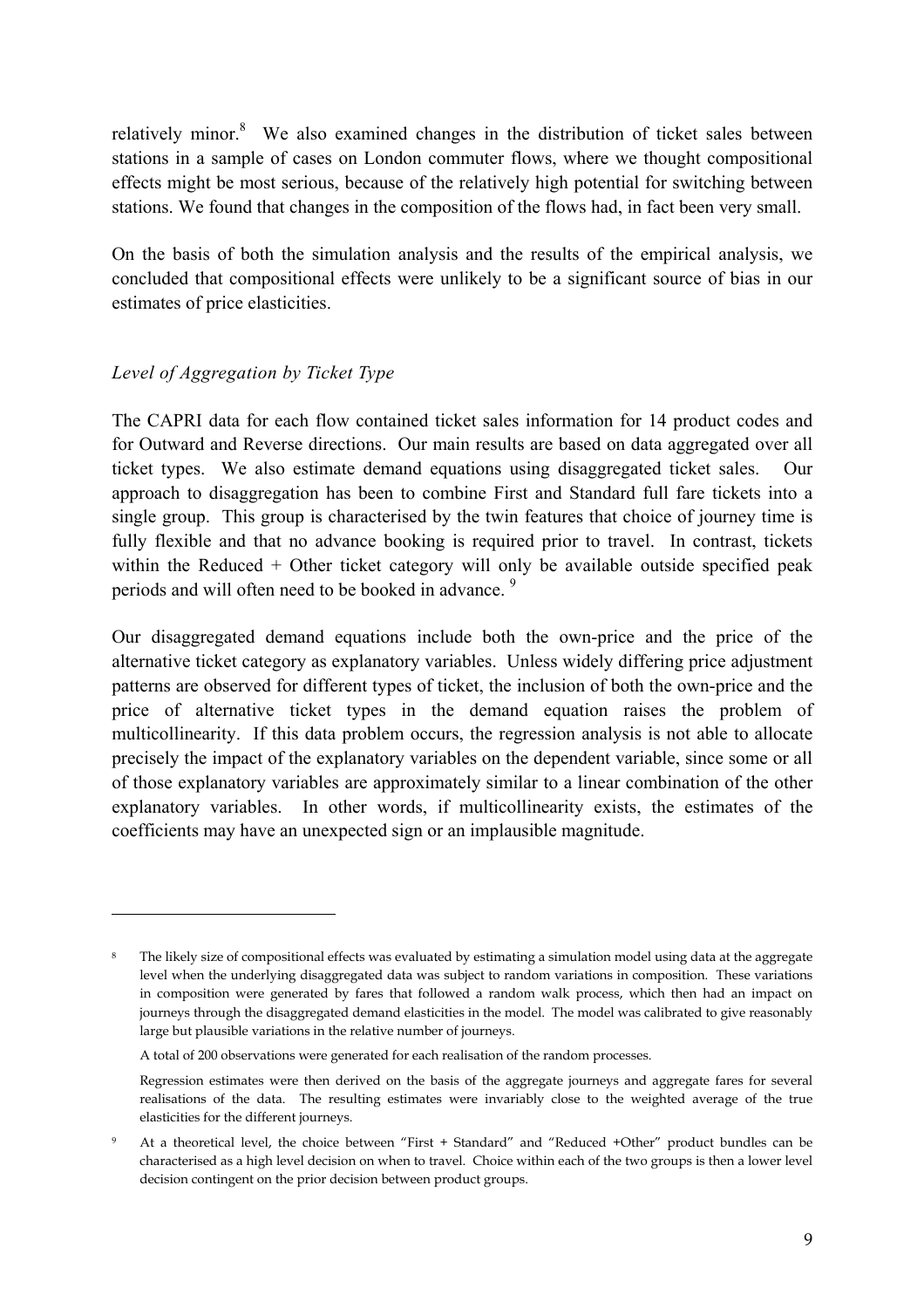We have investigated whether multicollinearity is likely to be a problem by examining the correlations between the prices of the ticket type groupings. Appendix 1 presents the results from this analysis. In conclusion, we find that there is evidence of collinearity between "First + Standard" and "Reduced + Other" ticket prices, and as such, the price elasticity estimates based on equations including both own price and a cross-price should be treated with caution.

We do not believe that proxy variables are able to solve the problem of multicollinearity in time series data sets.<sup>10</sup> Rather, we believe that cross-price elasticities should in general be estimated using analysis based on stated preference techniques, the results of which can then be used to impose constraints on the cross-elasticities in the econometric model.

#### *Real Income*

The measure of real income in our dataset is UK GDP at 1995 prices, drawn from the Office of National Statistics. The UK GDP time series covers the entire sample period and is measured on a quarterly basis. The data were converted into four-weekly periods by interpolating the quarterly series.

We considered the possibility of examining regional GDP figures, but we found that these data were highly correlated with UK GDP for the time period in question. Regional GDP data are also available on an annual basis only. Given that our analysis is based on much more disaggregated time periods, we did not pursue this option further.

# *Economic Activity*

The level of cyclical economic activity is expected to affect the demand for rail travel independently of the level of GDP. An economic downturn, although consistent with stable GDP, could cause significant reductions in company profits, new business etc., and a reduction in consumer confidence, leading to a reduction in the demand for both business and non-business rail travel.

We examined two possible measures of the level of economic activity:

• an index based on the ratio of GDP to an estimated trend level of GDP

 $D_1 = a_1 - b_1p_1 + c_1p_2 + u_1$ 

 $\overline{a}$ 

 $D_2 = a_2 + b_2 p_1 - c_2 p_2 + u_2$ 

can be rewritten in terms of  $D_1$ ,  $p_1$ , and  $D_2$ , for example:

 $D_1 = a_1 - b_1p_1 + (c_1/c_2)$   $D_2 - a_2 - b_2 p_1 - u_2$   $+ u_1$ 

<sup>&</sup>lt;sup>10</sup> One possible approach might be the following. The pair of equations

If a means existed to get a value for  $c_2$ , then this could lead to an estimate of the cross elasticity  $c_1$ . However, the error term  $u_1$  -  $(c_1/c_2)u_2$  would in this case be correlated with one of the explanatory variables and this would lead to biased estimates. This could be compounded if  $u_1$  and  $u_2$  are correlated. Because of this, this is not a suitable approach.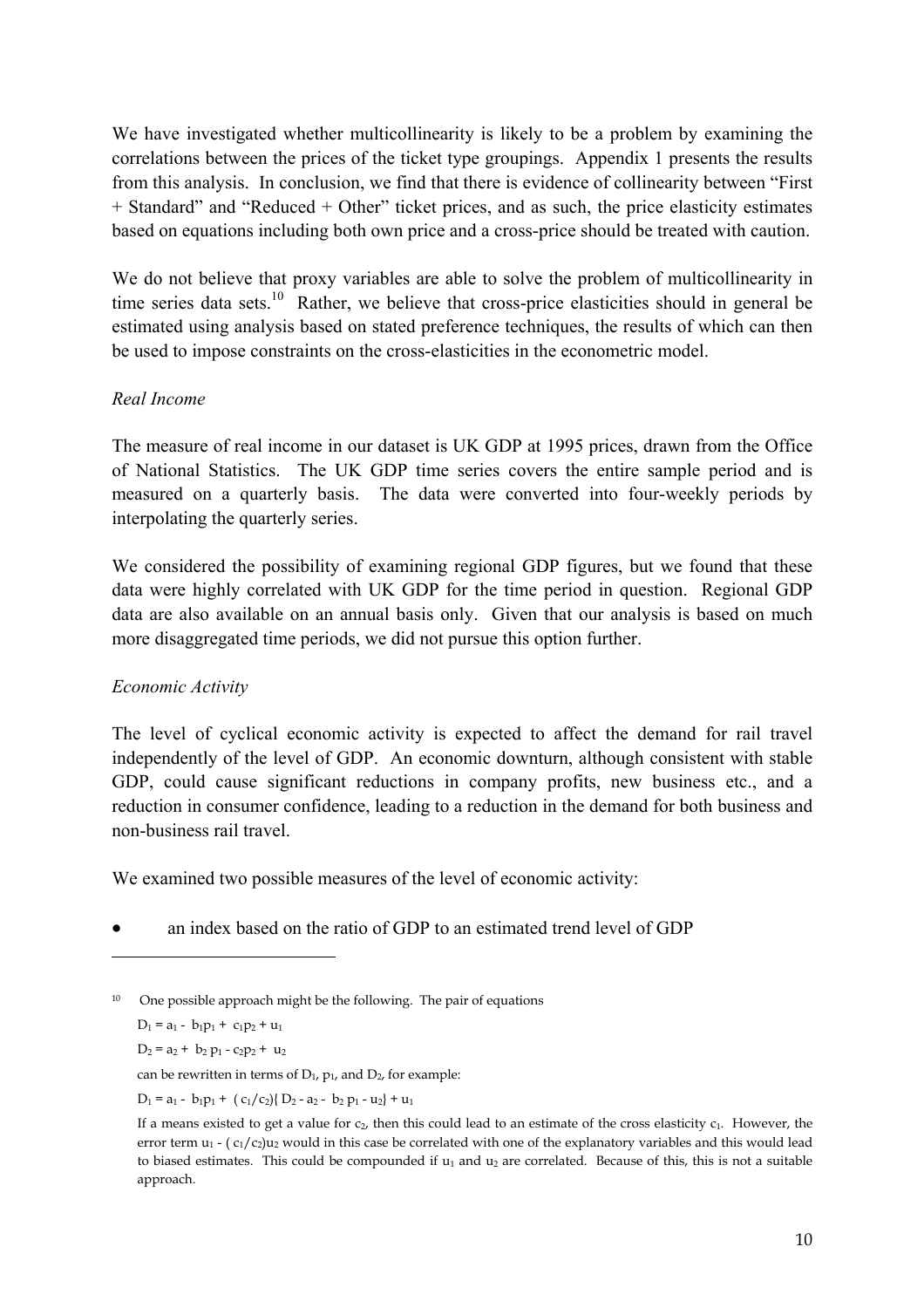• the level of unemployment in both Great Britain and London.

Our index to measure economic activity consists of a ratio between the actual level of GDP, and an estimate of the GDP trend level.<sup>11</sup> The index is intended to reflect the *deviation from growth trend* or, in other words, to capture the cyclical component of GDP.<sup>12, 13</sup>

Unemployment data for both Great Britain and London were derived from the NOMIS database of the Office of National Statistics (ONS). These data were on a monthly basis but have been adjusted to a four-weekly basis to be consistent with the CAPRI demand data.

# *Service levels for rail journeys and the impact of the Hatfield accident*

The service characteristics of rail journeys relevant to demand are the journey time, the frequency of service, the service reliability and punctuality and the quality of the rolling stock. The first four factors were all significantly affected by the Hatfield accident, which led to increased journey times, train cancellations, and reductions in service punctuality across the rail network.

In theory, an event of this kind should have presented a good opportunity to derive estimates of the effects of changes in service levels on demand. However, we found that, in practice, the data available to us did not enable us to obtain estimates of the relevant demand elasticities for individual components of service quality, and we were accordingly forced to adopt a different approach to modelling the effects of the accident.

# *Generalised journey time*

 $\overline{a}$ 

Generalised journey time (GJT) consists of the average timetabled journey time plus half of the time between trains.<sup>14</sup> In addition, GJT is a function of the number of train kilometres scheduled to run on the network. More train kilometres implies higher frequencies, which in turn implies lower average waiting times. As can be seen in Figure 1, timetabled train kilometres have increased substantially in recent years, particularly in long distance services. In 2002/03 almost 45 per cent more train

<sup>&</sup>lt;sup>11</sup> The estimation of the GDP trend was based on a method consisting of regressing GDP data against time during a period that starts and finishes at comparables moments of the economic cycle (i.e. peaks during the second and third quarters of 1973 and 2000 respectively).

<sup>&</sup>lt;sup>12</sup> It is worth mentioning that a similar synthetic index was used in previous studies and it proved to be adequate and significant in the data analysis (see for instance, Jones and Nichols (1983))

<sup>&</sup>lt;sup>13</sup> The index is highly negatively correlated (-96 per cent) with the national unemployment rate.

<sup>14</sup> Half of the time between trains is a commonly used estimation of the waiting time. This proxy is based on the assumption consisting of considering the travellers' arriving time at the stations as distributed according to a constant function of density.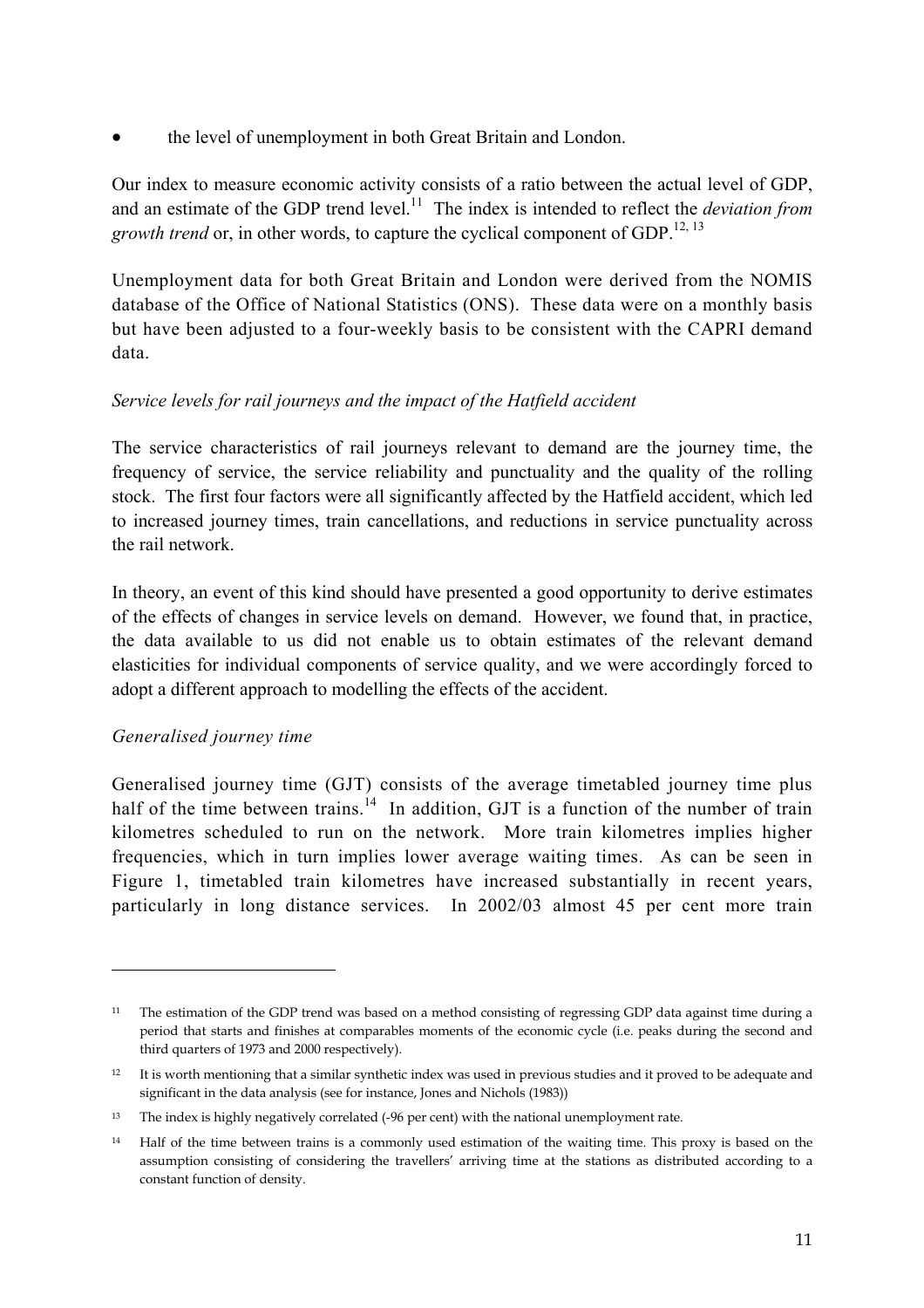kilometres were scheduled for long distance services than five years earlier. In the two other segments, a more moderate growth occurred of between 10 and 15 per cent.





*Source: National Rail Trends* 

We obtained data on GJT from SRA. Unfortunately, however, these data did not capture the temporary increases in GJT post-Hatfield, since they were based on *planned* annual timetables as opposed to *actual* timetables.

The speed restrictions that were imposed after the accident produced large increases in journey times, and, together with the overall reduction in service reliability, resulted in substantial reductions in demand on some parts of the network, especially in long distance markets.

We attempted to obtain GJT data based on actual timetables in order to be able to model the effects of increases in GJT on demand in the post-Hatfield period. However after discussion with SRA, it was decided that this was not appropriate, since timetables were changing very frequently during this period, often without advance communication to passengers. As a result, the GJT based on actual timetables could not have been considered by the passengers prior to choosing to purchase a ticket.

*Punctuality and reliability*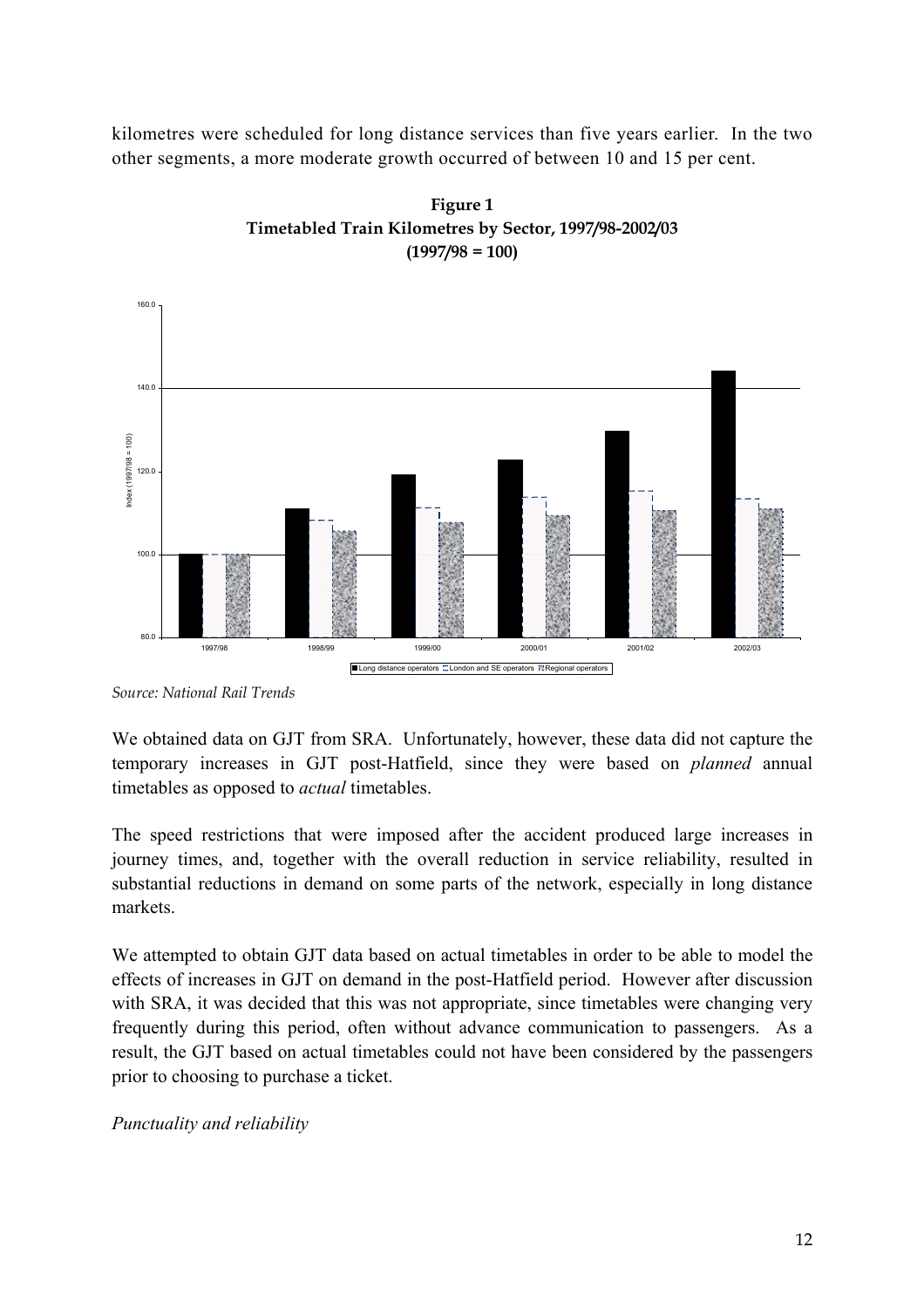Figure 2 provides an overview of service punctuality in each of the three main market segments, showing in particular the impact of the Hatfield accident on punctuality levels. It can be seen that all segments were severely affected, most notably long-distance services. Following the accident, performance levels recovered somewhat in each of the segments but remained at low levels even in 2002/03.





SRA provided us with punctuality and reliability data for each Passenger Charter Service Group. However we found that both variables were unreliable measures of service quality, and did not capture the trends shown by Figure 2 in respect of the post-Hatfield period. First, the reliability data contained very little variation within flows over time and, as a result, were unsuitable for econometric analysis. In addition, the punctuality data were based on actual timetables over the post-Hatfield period, and since timetables changed regularly, the punctuality data exhibited substantial variation that is unlikely to have accurately measured the service quality as perceived by passengers. For example, when timetables switched back to normal, there were substantial drops in punctuality even though the service quality was in fact improving.

# *Modelling the Effect of the Hatfield Accident*

Given the difficulties we encountered in deriving meaningful time series data on any dimension of service levels for the post-Hatfield period, the approach we have adopted to capture the effects of the Hatfield crash on demand has been to use dummy variables for the post-Hatfield periods. The use of dummy variables allows us to quantify the magnitude of

*Source: SRA National Rail Trends*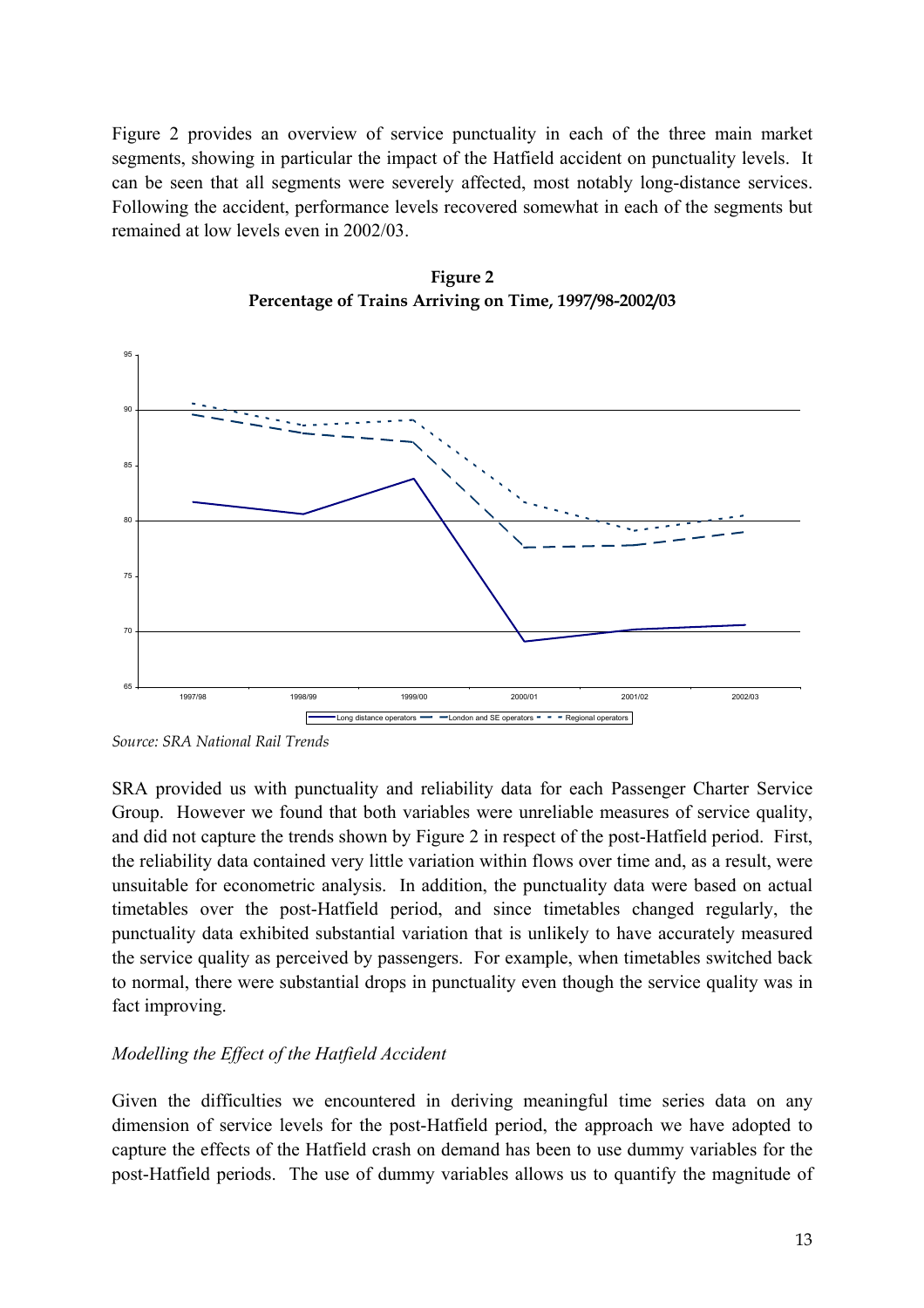the Hatfield effect as a proportion of normal demand levels while controlling for other explanatory variables in the dataset. We tested a number of sets of dummy variables to examine the Hatfield effect with alternative groupings of the four-weekly periods after the Hatfield crash. The final specification included two dummy variables in each equation. The first captures the effect on demand in the three four-weekly periods immediately following the crash and the second dummy variable captures the effect over the following three fourweekly periods.

We also considered the use of slope dummies. However, this would imply that the degree of price elasticity and therefore substitutability between rail and other modes had changed during and possibly after the period of severe post-Hatfield disruption. This seems much less likely than a simple shift in the level of demand, which can be explored using the type of dummy variable we have used. Although people with good alternative means of making the journey might have switched out first, thus reducing the aggregate elasticity of demand, those remaining would be closer to finding substitutes, so their elasticities would rise. Once the rail service returned to a more normal level, we should expect these patterns to reverse in any case. As we will see below, our pre- and post Hatfield elasticity estimates are indeed very similar for both of our panels.

# *Attributes of alternative transport modes*

The price and service levels of non-rail modes of transport can be expected to affect the level of demand for rail travel where there are possibilities for substitution. The principal substitutes for rail travel are cars and buses/coaches. The collection of data on these transport modes proved a difficult task due to the fact that data on the attributes of alternatives modes are usually available, if at all, only nationally and/or annually. By contrast, the demand data in our sample are highly disaggregated both geographically and temporally.

We have selected a number of proxies that roughly reflect the generalised cost of the road transport at a national level. The selected proxies are:

- petrol prices; and
- vehicle kilometres on both motorways and non-built up major roads.

The effect of variation in petrol prices on demand has been examined using a monthly index of the national average price of premium-unleaded petrol, obtained from the Department of Trade and Industry. The time series covers the full sample period. We converted the price data to 1995 prices, and adjusted the monthly time series to convert them into four-weekly periods.

# *Seasonal variation*

Seasonal changes in demand behaviour were examined through the use of 12 dummy variables for the 13 four-weekly periods in a year.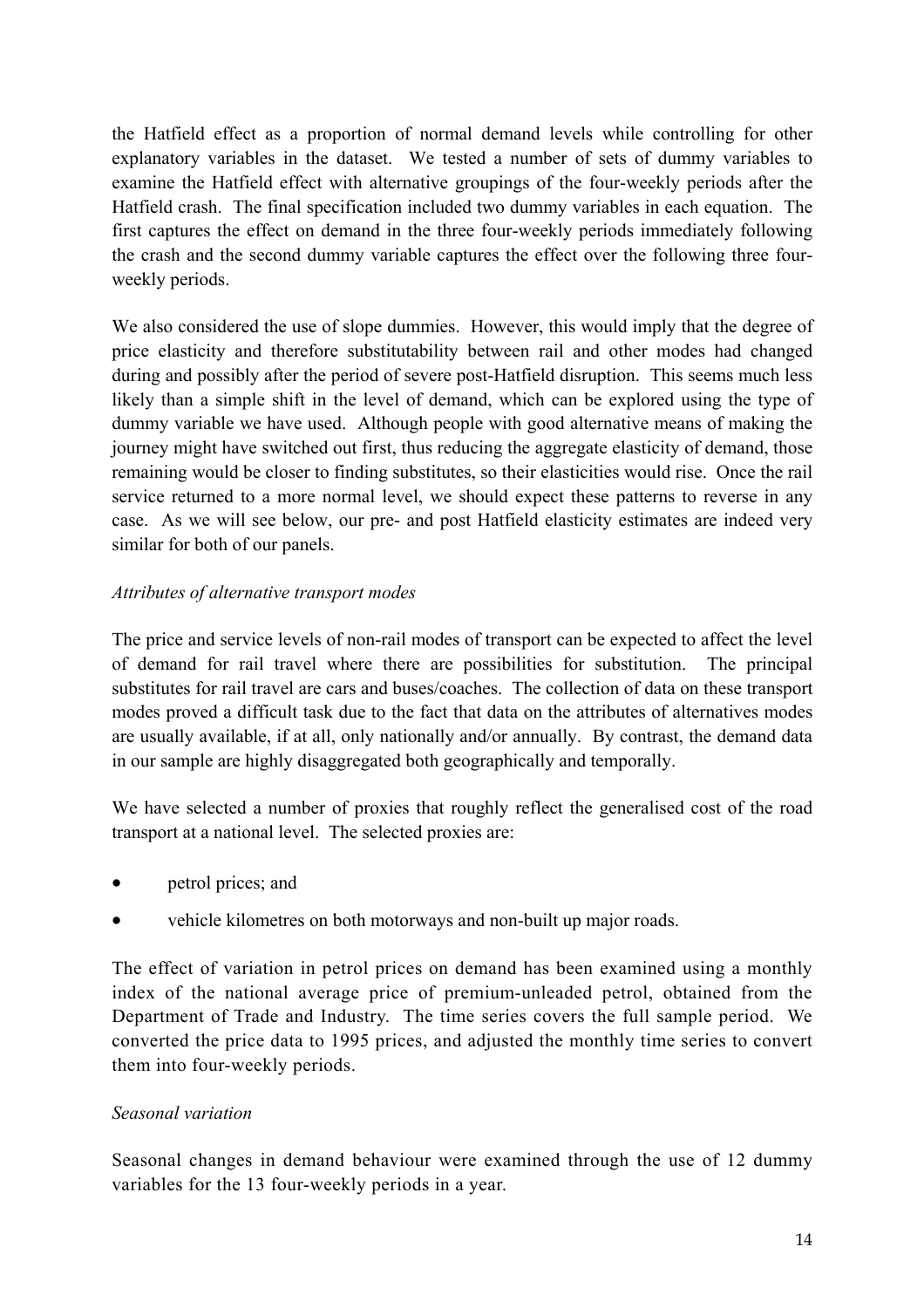# *Estimation and Econometric Issues*

In formulating our econometric model, we have considered a number of estimation issues:-

# Simultaneity

- Multicollinearity
- Use of non-stationary data
- Coefficient heterogeneity

#### *Simultaneity*

The models assumed here assume that price is effectively exogenous. This raises the issue of whether or not the fare level is set independently of the level of demand, after allowing for seasonal effects. If the fare level is raised during periods of high demand (relative to the seasonal norm) there could be a downward bias in the estimated price elasticity.

This problem almost certainly does not affect our model. Seasonal demand effects are netted out through the use of the 12 periodic dummy variables. For the pre-privatisation period, fares were set annually by British Rail. Currently, fares are set in three general rounds, in January, May and September, implying that train operators do not set prices in response to demand conditions in the same four-week period. The use of four-weekly data does however ensure that we fully take account of fares changes made at various points during the year.

# *Multicollinearity and the estimation of cross-price elasticities of demand*

Unless different pricing patterns are observed for different types of ticket, the inclusion of both the own-price and the price of alternative ticket types in the demand equation potentially raises the problem of multicollinearity. The consequence would be that no statistical analysis would be able to allocate precisely the impact of the explanatory variables on the dependent variable, since some or all of those explanatory variables are approximately similar to a linear combination of the other explanatory variables. In the presence of multicollinearity the estimates of the coefficients could have an unexpected sign or an implausible magnitude and may well be statistically in significant.

As reported in Appendix 1, we find that there is evidence of collinearity between "First + Standard" and "Reduced + Other" ticket prices, and therefore the price elasticity estimates based on equations including both own price and a cross-price should be treated with caution.

Where there is insufficient variation in relative prices, alternative approaches need to be used for the estimation of cross-elasticities, such as analysis based on stated preference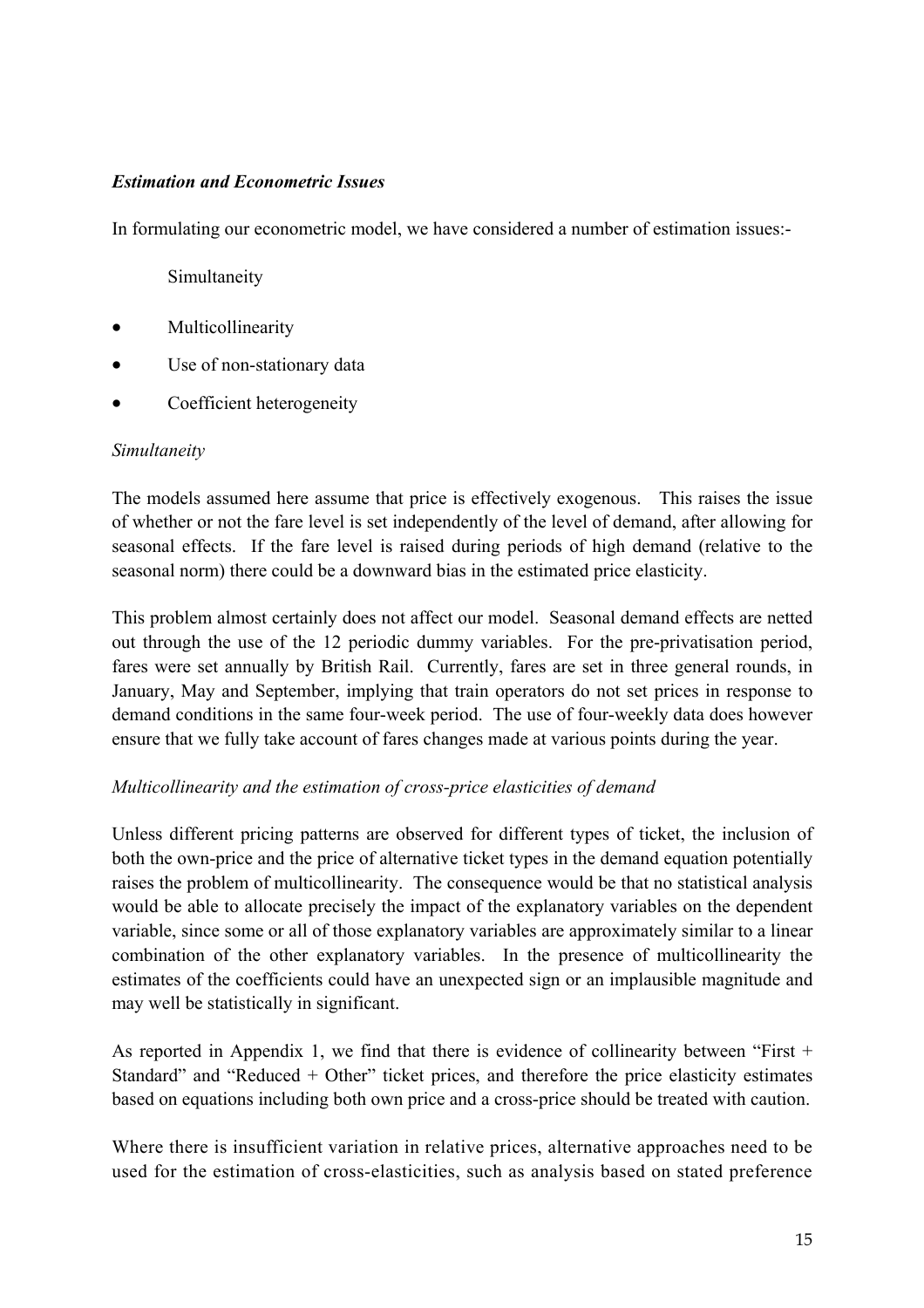techniques, the results of which could then be used to impose constraints on the crosselasticities in the econometric model.

#### *Non-stationary data and co-integration.*

The type of dataset we have assembled for this study is a panel which comprises groups of pooled cross-section and time series data. Panel data can provide, in comparison with simple cross-section or time-series data, an increase in the number of data points and in the degree of variability in the data; both of these help to increase the precision of the estimates. However, this increased information content comes at a price: both the time series dimension and the cross section dimension create estimation issues.

The leading time series issue is non-stationarity of data, and in particular, the potential for spurious correlation. A data series is labelled non-stationary if there is no tendency for the series to revert to a constant mean, as in data which have a linear trend, or are the result of a process of accumulation, such as the total number of people with media studies degrees. A non-stationary time series can often be converted to a stationary one by taking the difference between adjacent values in the sequence, in which it is called integrated of order 1. If differences of differences are required to reduce the series to stationarity it is said to be integrated of order 2, etc.

Standard tests have been developed which can detect non-stationarity of time series (such as Dickey-Fuller and Augmented Dickey-Fuller) and these are available in most specialised econometric software packages.

Regression with non-stationary variables creates a serious danger of spurious correlation. The test statistics (such as *t* statistics) are biased towards rejection of the null hypothesis of no relationship.<sup>15</sup> Fortunately, spurious regression also leads to residuals which exhibit nonstationarity characteristics, which can be detected using modified versions of the tests used to detect stationarity in the original time series. Regression equations which pass these tests are said to be co-integrated, and this as taken as evidence in support of the existence of a causal relationship between the variables.

Co-integration is more than simply an econometric issue. The concept of a long run fare elasticity of demand implicitly assumes that there exists a predictable long run proportional demand response to changes in fares. If there is no co-integrating relationship between the variables in our demand model, then the model contains no such predictability and therefore is not able to provide robust long-run elasticity estimates. In this instance, the model would certainly be mis-specified. However if there is a co-integrating relationship between our explanatory variables, we are able to estimate long run elasticities of demand using equations specified in levels of variables.

 $\overline{a}$ 

<sup>15</sup> See, for example, Davidson and MacKinnon (2004) page 611 and chapter 14 generally.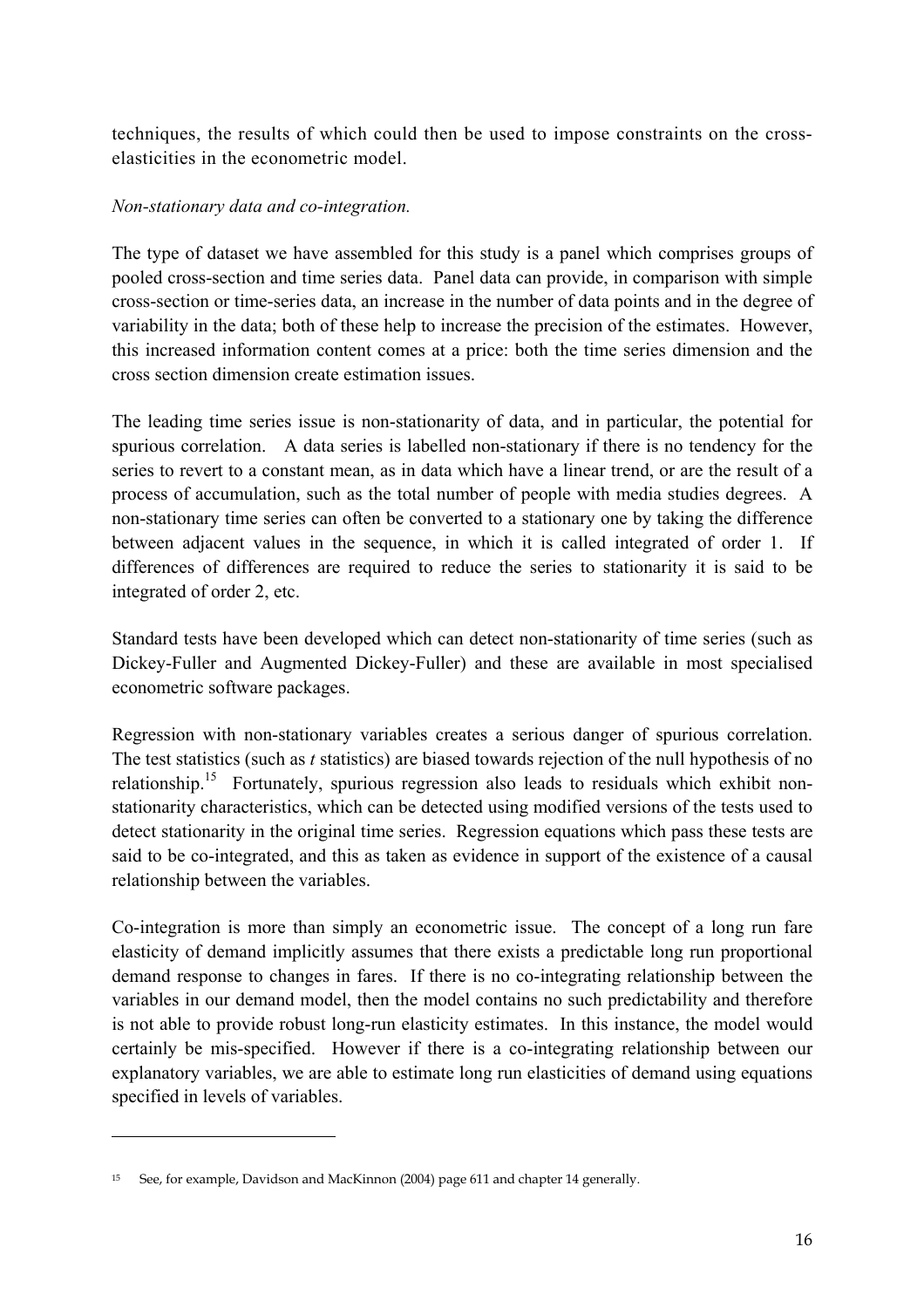In that case, our results would not be affected by spurious correlation.

Originally, stationarity and co-integration tests were developed purely for single time series. Recently however, tests have been developed for panel data and models (McCoskey and Chiwa, 1998, Im et al., 2003.) We have employed such tests to test for a co-integrating demand relationship amongst the variables in our model. As we report in Appendix 1, these show strong evidence of co-integrating relationships in both panels, so that the parameters estimated in the levels equations can be interpreted with confidence as long run elasticities.

# *Coefficient heterogeneity*

If non-stationarity is a leading issue n time series analysis, heterogeneity is an issue in crosssection models, which extends to application of panel data.

The model:

$$
y_{it} = a + bx_{it} + u_{it} \tag{2}
$$

(where *i* indexes cross section elements and *t* time periods) can be viewed as a special case of the more general model:

$$
y_{it} = a_i + b_i x_{it} + u_{it} \tag{3}
$$

where

 $\overline{a}$ 

$$
a_i = a \text{ for all } i \tag{4}
$$

$$
b_i = b \text{ for all } i \tag{5}
$$

If neither (4) nor (5) is satisfied, there is little point in combining data in a panel<sup>16</sup>. Panels are usually assembled on the assumption that there is a common effect of *x* on *y.* In our case, the panels are chosen as being relatively similar journey flows that would have similar substitutes. We would therefore expect the response of demand to factors such as fare and income levels to be relatively homogeneous within each panel, so that assumption (5) is entirely appropriate. This approach is also supported by previous analysis: NERA's earlier study, using similar data, applied Pesaran, Shin, and Smith's (1988) Pooled Mean Group (PMG) estimator which allows for heterogeneity in the short run coefficients. This study found very similar results for the PMG and panel fixed effects estimation approaches.

<sup>16</sup> Unless of course there is some additional information from combining data, as in Zellner's (1962) "seemingly unrelated regression equation" (SURE) approach, which uses the existence of correlations amongst the  $u_{it}$  to obtain more efficient estimates.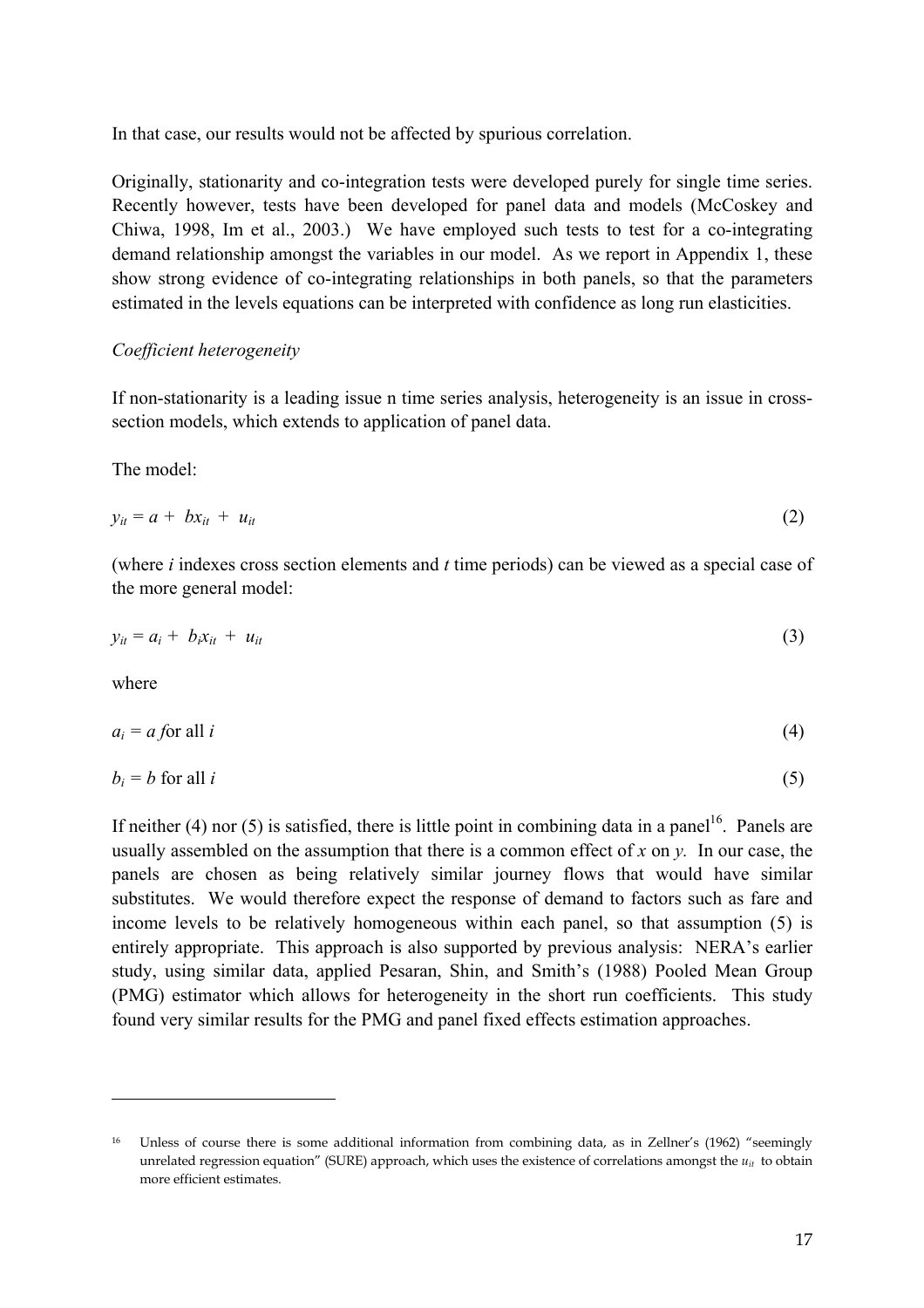However, even within a relatively homogeneous panel there may be omitted factors which are approximately constant over time, such as origin and destination population levels, which means that assumption (4) cannot be sustained. Panel data estimation techniques are designed to take this into account. In particular, the fixed-effects estimation model we use can be interpreted as a direct application of the assumption that *ai* is different for each flow.

#### *Choice of econometric model*

The primary objective of the present study is the estimation of long run fare elasticities of demand. This objective guides our choice of econometric model to the extent that we are willing to sacrifice overall explanatory power in terms of explaining the dynamics of demand responses in order to obtain increased precision of the estimates of the long run parameters.

We have established that there is a co-integrating relationship between the level of demand, prices and the level of GDP, and so we choose a model specified in levels of variables in order to estimate the long-run elasticity values. Further, since we are concerned with estimating fare elasticities for whole panels rather than for individual flows, we use a fixed effects panel framework, which constrains the elasticity parameters to be the same for each flow within panels. Since it is the elasticity for the panel as a whole that is of interest, the direct imposition of this restriction in the model leads to a reduction in the number of parameters that require estimation and hence an increase in the precision of the estimates.

The functional form of the fixed effects model is in a general form specified as follows:

$$
ln D_{ii} = \beta ln P_{ii} + X_{ii}' \gamma + \alpha_i + \varepsilon_{ii}
$$
\n<sup>(6)</sup>

 $\overline{a}$ 

where:  $lnD_{it}$  is the log of demand for rail travel on flow *i* in period *t*;

- $ln P_{it}$  is the log of price of rail travel on flow *i* in period *t*;
- $\beta$  is the long-run fare elasticity for the panel of flows;
- $X_{it}$  is a vector of other explanatory variables for flow *i* in period t, such as GDP, prices of other tickets and other variables<sup>17</sup>
- *γ* is a vector of panel long run elasticities w.r.t. the explanatory variables;
- <sup>α</sup>*i* is a fixed effect for flow *i*
- $\varepsilon$ <sub>*it*</sub> is a random disturbance

Since the explanatory variables are co-integrated, the model of demand presented above describes a long run relationship, and as such is appropriate for deriving long run fare elasticities. The double logarithmic specification entails that the elasticity is constant at all price levels and equal to the parameter  $\beta$ .

<sup>&</sup>lt;sup>17</sup> See the discussion below on the final specification of demand models for the set of explanatory variables that we have eventually used in each of our panels.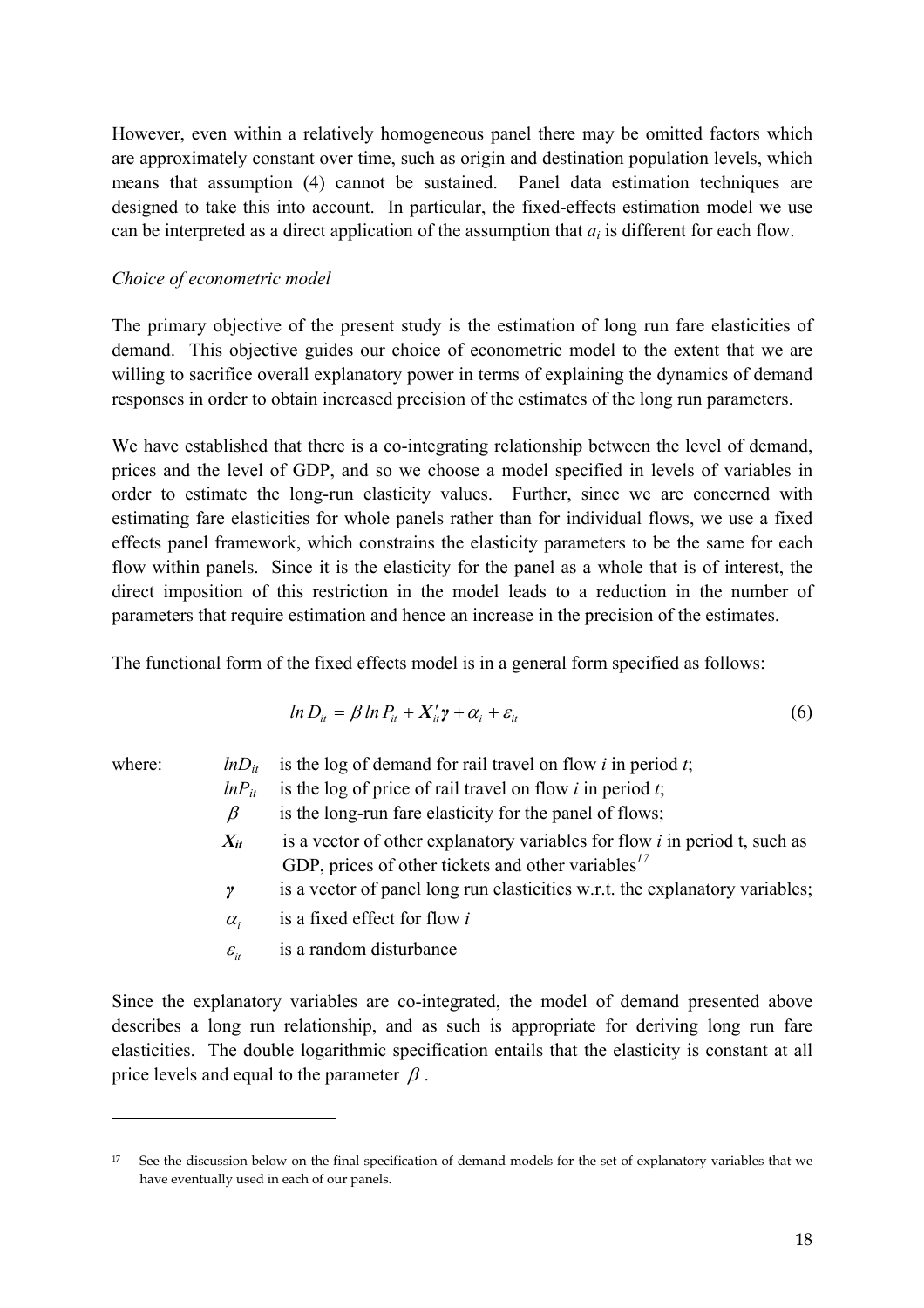The model has two attractive features:

- First, few assumptions are required to ensure that it yields unbiased estimates. For example, in contrast to random effects panel models, there is no requirement that the individual effects be uncorrelated with the explanatory variables, since the fixed effects are included themselves as regressors.
- Second, the model is efficient in the sense that the  $\beta$  parameter, which measures the long run fare elasticity, will have lower standard errors than the alternative Mean Group estimator, which requires the estimation of individual flow equations.

# *Dynamics of demand*

The model represented by equation (6) cannot provide any information on the dynamic adjustment process, i.e. the speed with which the effect of a price change converges to its long run effect on demand. We have investigated the dynamics of rail demand using a Vector Error Correction Model.

The VECM specification is derived from a straightforward re-parameterisation of the standard Auto-Regressive Distributed Lag (ARDL) model, in which a time-series variable is modelled as a function of its own lagged values and current and lagged values of its covariates. The long run fare elasticities for each ticket type within each panel are identified in the model by the average of the estimates for each flow within the same ticket type group. This is the Mean Group (MG) estimator, and it is a consistent estimator for the long run average elasticity of the group even where the parameters are heterogeneous across flows. In large samples, the estimates will therefore tend towards their true values.

The functional form of the Vector Error Correction Model that we adopt is specified as follows:

$$
\Delta \ln D_{it} = \theta_i (\ln D_{i,t-1} - \beta'_{i} X_{i,t-1}) + \sum_{k=1}^{m-1} \gamma_i \Delta \ln D_{i,t-k} + \sum_{k=1}^{n-1} \gamma_i' \Delta X_{i,t-k} + \mu_i + \nu_{it}
$$
(7)

Where:

- $\beta_i$  are the long-run parameters,
- $X_{it}$  are all the explanatory variables, measured in logs,
- $\theta_1$  are the error correction parameters,
- $\gamma$ <sup>i</sup> are the parameters governing the dynamics of demand,
- $\mu_i$  are the fixed effects, and
- $v_{it}$  are the random disturbances.

In this model, the expression in parenthesis is a measure of the divergence between actual demand and predicted demand given the long run elasticity parameters  $(\beta_i)$ . The error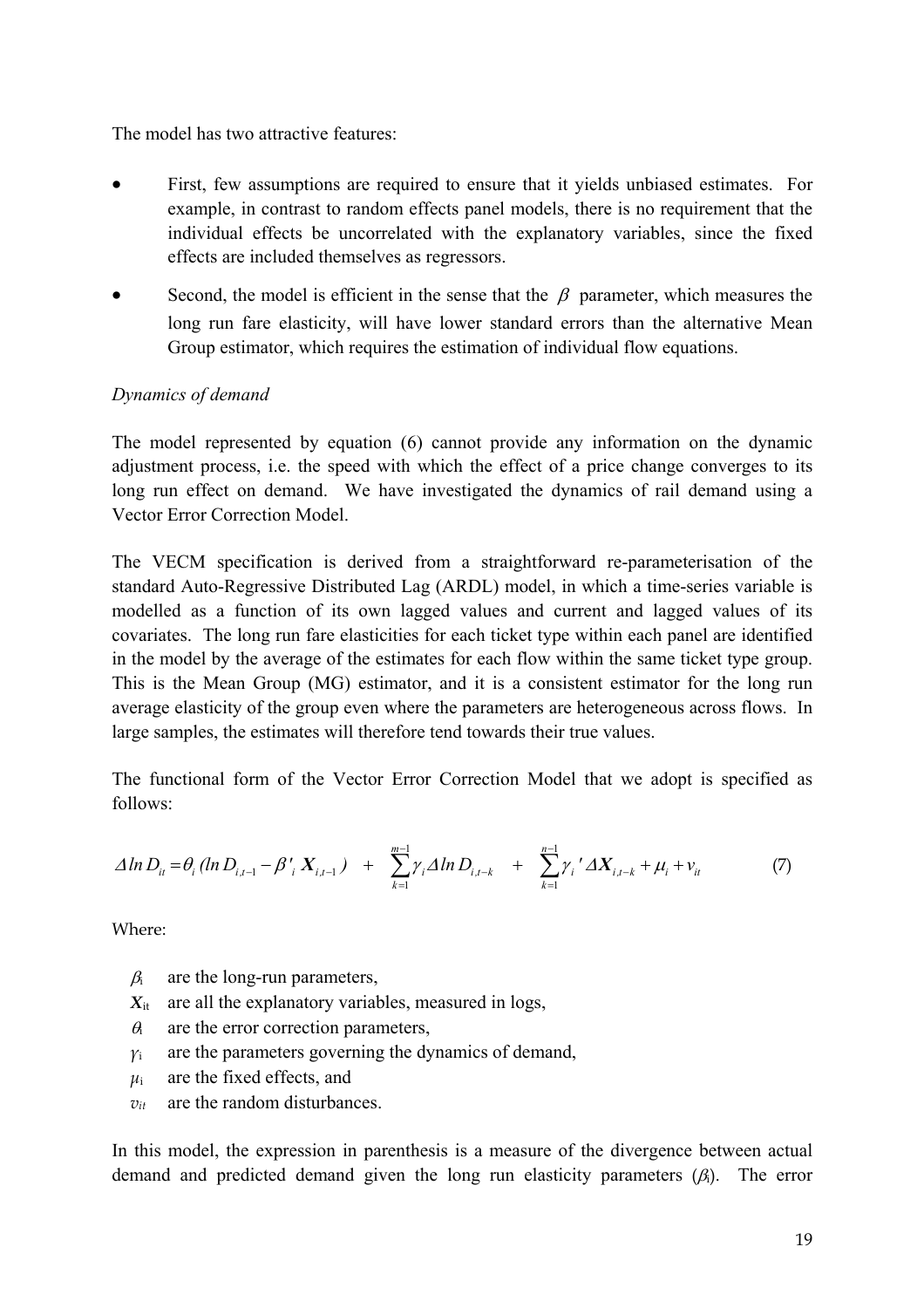correction parameters  $(\theta)$  measure the strength of the force pulling demand back towards its long run predicted level in the period after it has strayed away. The model is called an "Error Correction Model" because of this feature.

Models with lagged dependent variables on the right hand side are biased in small samples (Greene, 2003, page 73) but consistent. The bias is of the order *1/T*, where *T* is the sample size. This result extends to panel data estimation using fixed effects (Greene, 2003, p 307), where *T* is now the number of periods in the sample. In the present case the sample size is sufficient to ensure that the finite sample bias is negligible.

# *Final specification of demand models*

The full set of explanatory variables described earlier was tested for inclusion in the final models. The process involved testing variables to assess their contribution to explaining the variance of demand and discarding those found to be insignificant. We also tested different specifications of dummy variables to capture the effects of the Hatfield accident. During this process of refinement, our measures of economic activity, generalised journey time, service quality and the attributes of alternative transport modes were each found to be insignificant in all the demand models.

Variables that were not significant were dropped from the model. The final specification included two dummy variables in each equation to capture the effects of the Hatfield crash. The first captures the effect on demand in the three periods immediately following the crash and the second dummy variable captures the effect over the following three periods.

# **Results**

We now present the key results of our estimation work. We begin by reporting our findings on the price elasticity of demand for rail travel. We then discuss the estimates of income elasticity of demand, and of the impacts of the Hatfield accident.

# *Aggregate price elasticities*

Our aggregate price elasticities for the two long distance panels are reported in Table 3. The table includes both the long run elasticities estimated using the panel fixed effects estimation methods, and the short and long run elasticities estimated using the Vector Error Correction Model (VECM) estimation method.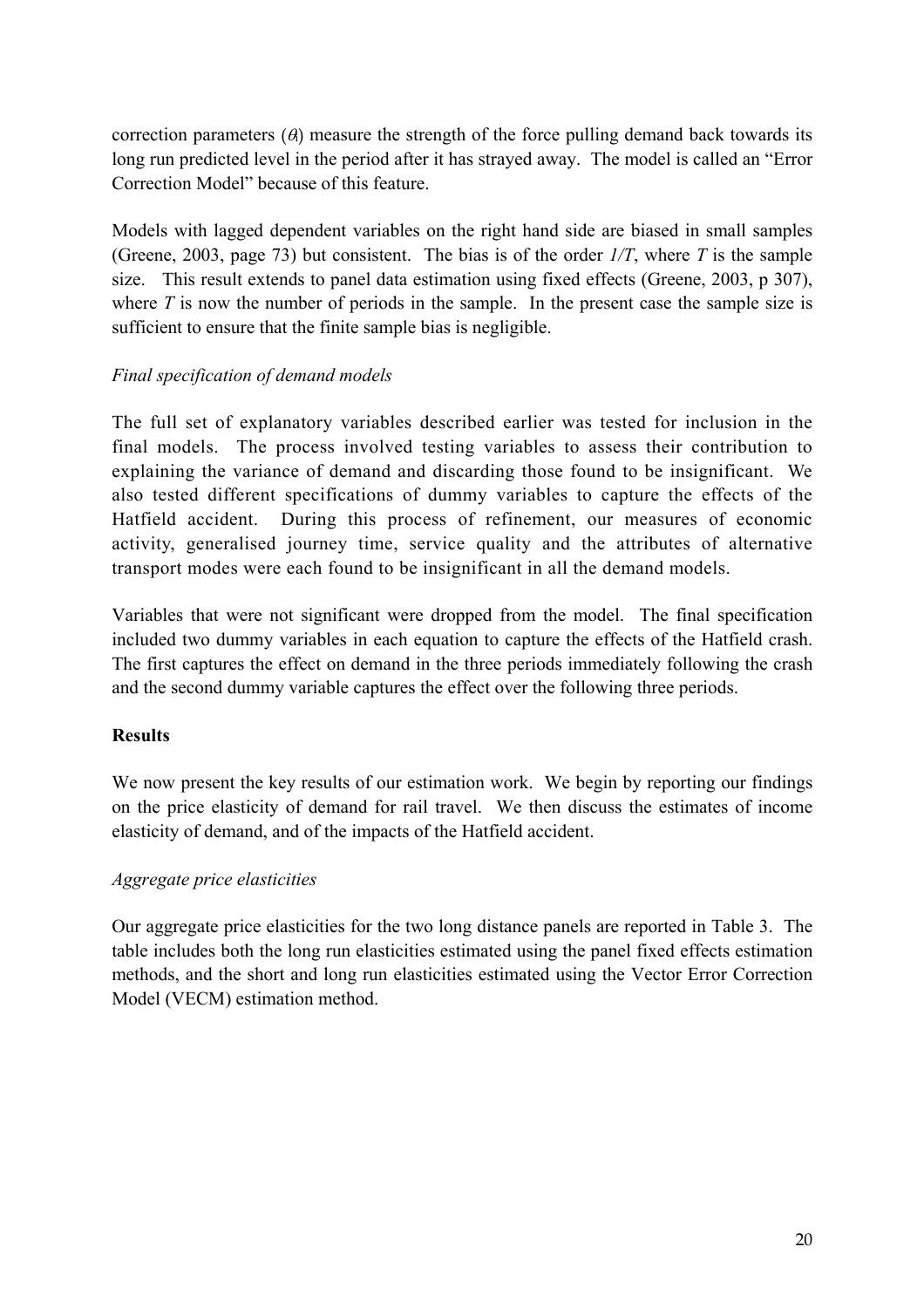|                                        | Panel fixed effects<br><b>VECM</b> |            |           |
|----------------------------------------|------------------------------------|------------|-----------|
|                                        | Long term                          | Short term | Long term |
| London TCA to and from Rest of Country | $-0.64$ ( $-22.9$ )                | $-0.20$    | $-0.70$   |
| Non-London Long Distance               | $-0.82(-37.8)$                     | $-0.18$    | $-1.01$   |

# **Table 3 Aggregate Long Run Elasticity Estimates\***

*Source: NERA estimates* 

*\*t statistics are shown in brackets* 

The demand for travel in both segments is inelastic with regard to price, with the elasticity in the non-London based segment being higher (in absolute terms) than in the flows to and from London, consistent with our a priori expectations.

The price elasticity for the London TCA to and from Rest of Country segment is (in absolute terms) well below unity in both the fixed effects and VECM models. The estimates resulting from these two models are also very close to each other. Although similar values were found by NERA in previous work for OPRAF, the values in the PDFH (between –0.9 and –1.0) suggest a more price-sensitive demand. Moreover, the PDFH recommendations are intended to represent the short-term response to demand, whereas the present values are longterm elasticities.

In the *Non-London Long Distance* panel, where the PDFH recommended values are between –0.85 and –0.90, the NERA fixed effects and PDFH values are of the same order of magnitude, whereas the VECM estimate is somewhat higher.

The short-run VECM elasticities are based on the value of the adjustment factor, which is 0.277 for the London panel and 0.174 for the non-London panel.

# *Disaggregate Own Price Elasticities*

Table 4 contains the estimated own price elasticities for the two types of ticket in the London TCA panel. The aggregate price elasticity values from Table 3 are also included for comparison purposes.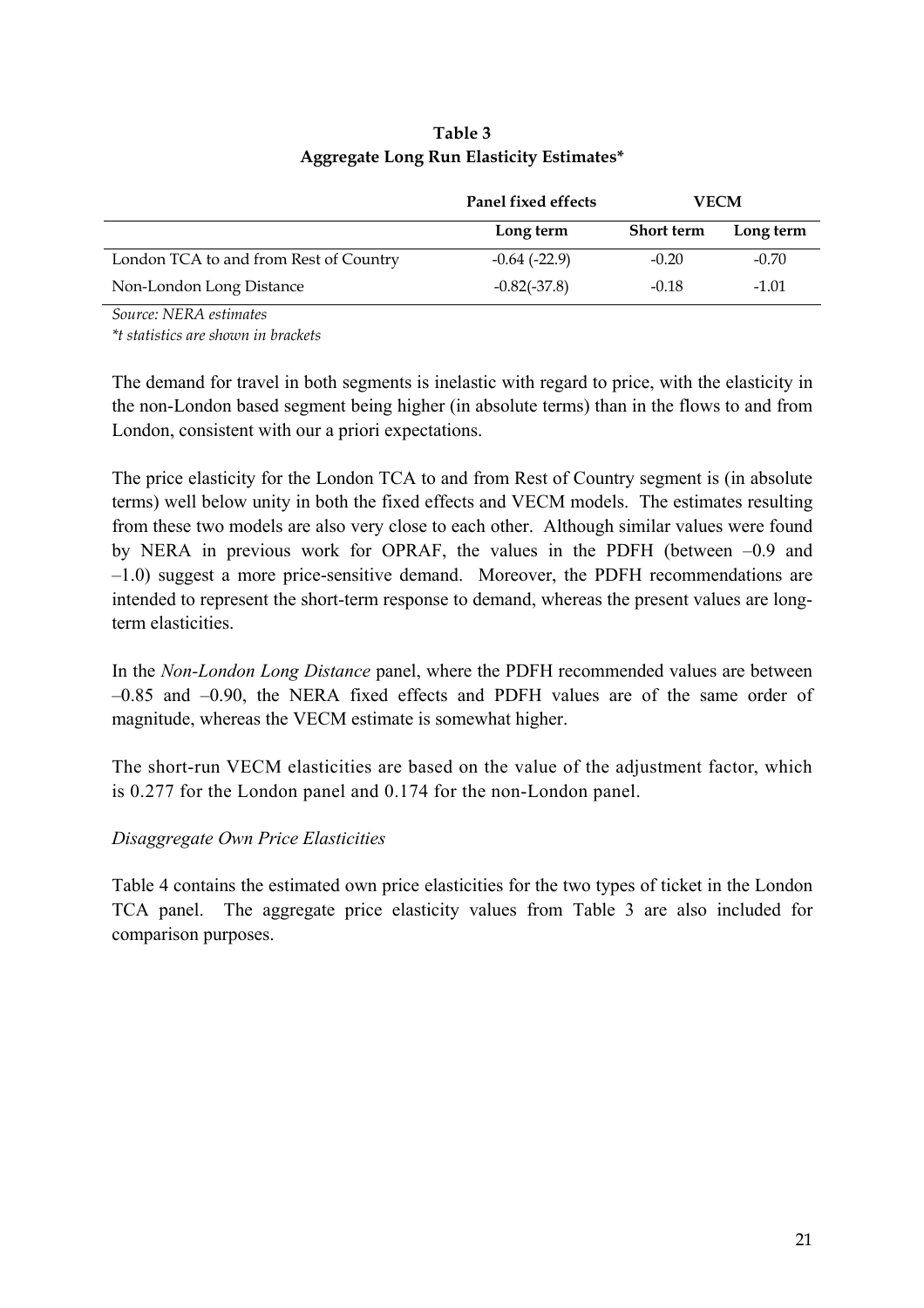# **Table 4 Disaggregate Long Run Elasticity Estimates: London TCA to and from Rest of Country\***

|                            | Price          | (Aggregate price,<br><i>fixed effects</i> ) |
|----------------------------|----------------|---------------------------------------------|
| Fully flexible tickets     | $-0.49(-12.0)$ | $-0.64$                                     |
| Reduced/restricted tickets | $-0.82(-25.2)$ | $-0.64$                                     |

*Source: NERA estimates \*t statistics are shown in brackets* 

The table shows that the demand for fully flexible tickets in this segment is clearly inelastic with regard to price. It is also more inelastic than aggregate demand in the panel. The PDFH recommends for London flows an own elasticity of between –0.60 and –0.90 (depending on distance) for First Class tickets and an own elasticity of between –1.00 and –1.50 for full Standard Class tickets. The current estimates suggest that the demand for premium tickets in the London-based panel may be substantially more inelastic.

By contrast, the demand for reduced/restricted tickets is more sensitive to fare levels than aggregate demand. However, it is still inelastic with an estimated price elasticity of –0.82. This compares with PDFH recommendations for this segment of between –1.25 and –1.40, depending on distance.

Table 5 presents the disaggregated analysis for the Non London Long Distance panel. Here, the demand for reduced/restricted tickets is less sensitive to price than aggregate demand. The estimated price elasticity for reduced tickets in this segment is  $-0.70$ . By contrast, the demand for fully flexible segments in this segment is more elastic than aggregate demand.

**Table 5 Disaggregate Long Run Elasticity Estimates: Non London Long Distance\*** 

|                            | Price          | (Aggregate price) |
|----------------------------|----------------|-------------------|
| Fully flexible tickets     | $-1.16(-28.8)$ | $-0.82$           |
| Reduced/restricted tickets | $-0.70(-19.6)$ | $-0.82$           |

*Source: NERA estimates \*t statistics are shown in brackets* 

We note that all disaggregated estimates may have been affected by multicollinearity problems in the data set. A detailed analysis of this issue is provided in Appendix 1. The disaggregate values therefore need to be interpreted with care.

*Cross-price elasticities*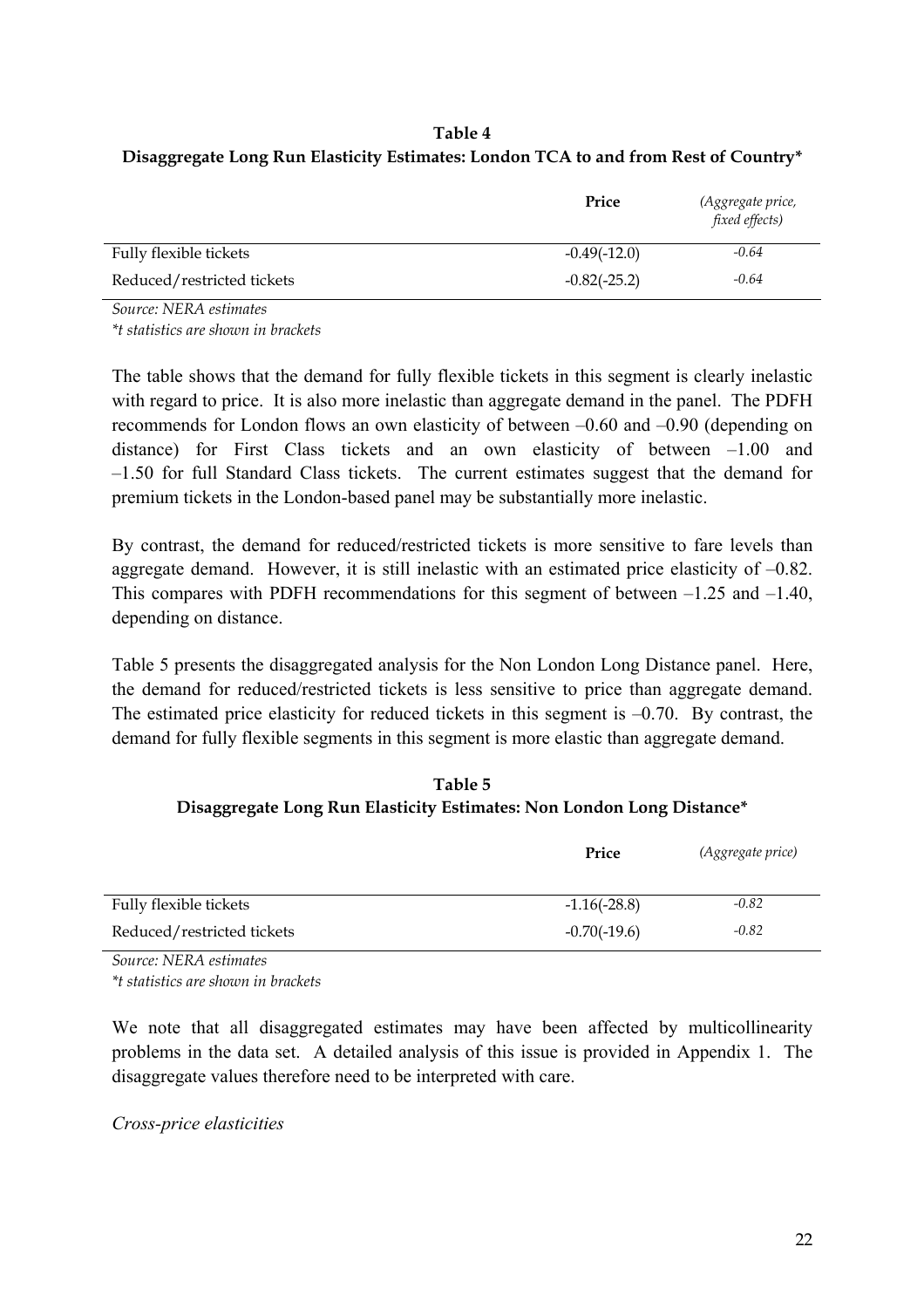Our disaggregated analysis has allowed us to derive cross-price elasticity estimates for the two panels. We report them here but note that they may not be robust due to possible multicollinearity problems (see Appendix 1).<sup>18</sup> As we have argued above, we believe that cross-price elasticities should in general be estimated using stated preference analysis based on survey work, the results of which can then be used as constraints on the cross-elasticities in the econometric model.

Our cross-price elasticity estimates for the London TCA to and from Rest of Country panel are shown in Table 6. The interpretation of the values in the table is that if, for example, the price of restricted/reduced tickets rises by 10 per cent, and the price of fully flexible tickets remains unchanged, the demand for fully flexible tickets rises by 1.5 per cent. If on the other hand the price of fully flexible fares rises by 10 per cent, and the price of restricted/reduced tickets remains constant, the demand for reduced tickets rises by 2.6 per cent. 19

**Table 6 Long Run Cross-Price Elasticity Estimates: London TCA to and from Rest of Country\*** 

|                                       | <b>Fully flexible price</b> | Reduced/restricted price |
|---------------------------------------|-----------------------------|--------------------------|
| Demand for fully flexible tickets     | $-0.49(-12.0)$              | 0.15(3.7)                |
| Demand for reduced/restricted tickets | 0.26(8.4)                   | $-0.82(-25.2)$           |

*Source: NERA estimates* 

 $\overline{a}$ 

*\*t statistics are shown in brackets.* 

Table 7 contains our long-term estimates for the Non London Intercity segment. The results suggest that the substitutability of the two ticket type categories in this segment is significant. If reduced fares increase by 10 per cent, the demand for fully flexible tickets would increase by 7.4 per cent. The estimated of the demand for reduced tickets with respect to full fare levels is 0.48.

<sup>&</sup>lt;sup>18</sup> The cross-price elasticities that we report here are significant in that the relevant coefficients have high t-values. However, in the presence of multicollinearity, a result being significant in terms of having a high t-value does not imply that it is also accurate, and whilst we report the t-values in this section, we believe these should be treated with caution. Whether cross-price elasticities in the presence of multicollinearity can be used is ultimately a matter of judgment and cannot be determined on the basis of a single "significance" figure.

<sup>&</sup>lt;sup>19</sup> Given that the reduced/restricted segment is much larger in volume terms than the fully flexible segment, one would expect the cross-price elasticity of the demand for fully flexible tickets with respect to the price of reduced/restricted tickets to be larger than the cross-price elasticity of the demand for reduced/restricted tickets with respect to the price of fully flexible tickets. In our estimates, the opposite is the case, suggesting they may not be robust.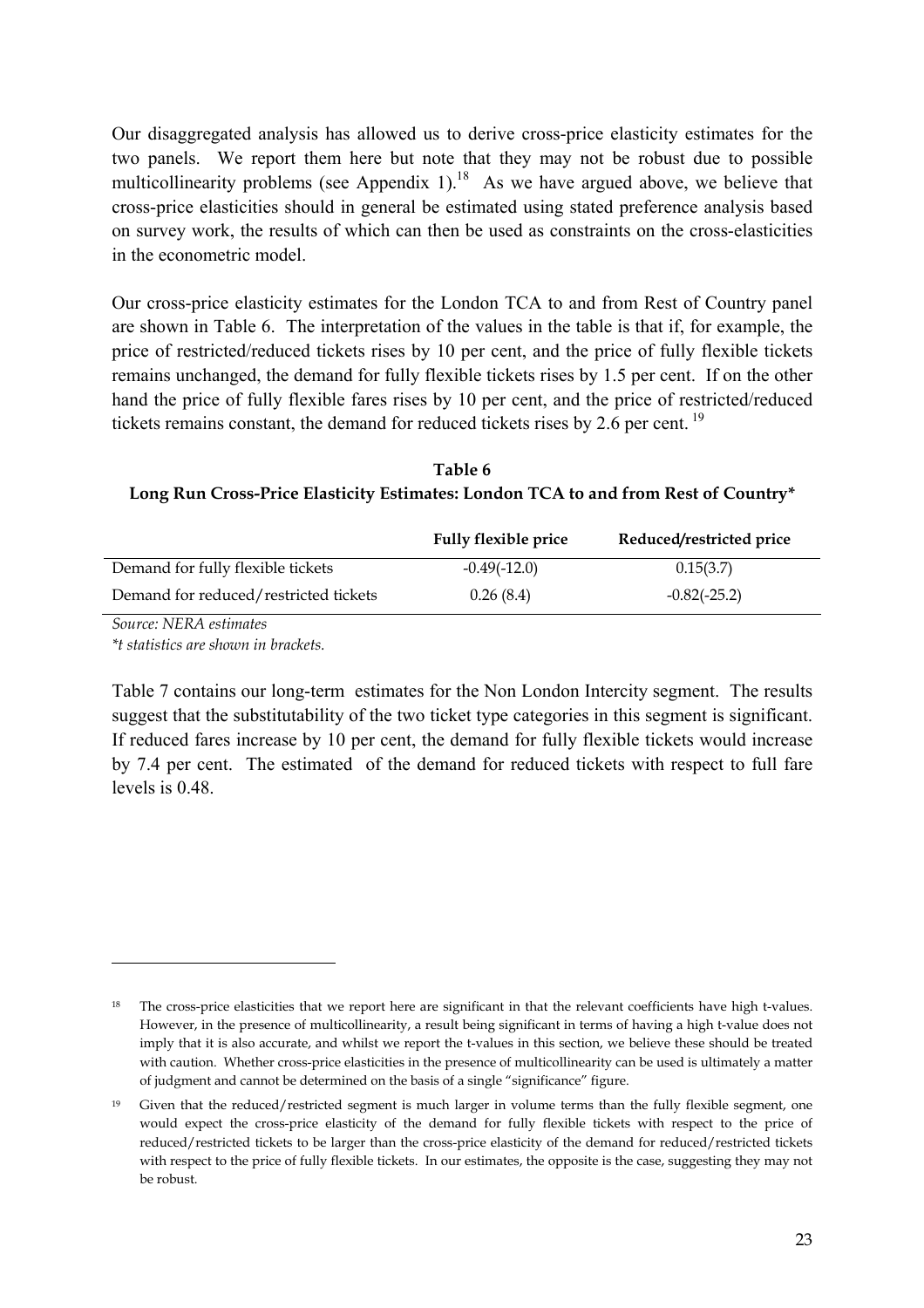# **Table 7 Long Run Elasticity Estimates: Non London Long Distance\***

|                                       | <b>Fully flexible price</b> | Reduced/restricted price |
|---------------------------------------|-----------------------------|--------------------------|
| Demand for fully flexible tickets     | $-1.16(-28.8)$              | 0.74(13.3)               |
| Demand for reduced/restricted tickets | 0.48(17.7)                  | $-0.70(-19.6)$           |

*Source: NERA estimates* 

*\*t statistics are shown in brackets* 

*Income Elasticity of Demand* 

Table 8 shows our estimates of the long run income (GDP) elasticity of aggregate demand for the two panels. Table 9 shows the estimated income elasticities of demand for the two groups of tickets included in the disaggregrated analysis.

# **Table 8 Long Run Income Elasticity of Aggregate Demand\***

| London TCA to and from rest of $\vert$ 1.64 (82.3)<br>country |            |
|---------------------------------------------------------------|------------|
| Non London long distance                                      | 1.76(85.1) |

*Source: NERA estimates* 

*t-statistics shown in brackets*

# **Table 9 Long Run Income Elasticity of Demand by Ticket Type\***

|                                           | <b>Ticket Type</b>    |                    |
|-------------------------------------------|-----------------------|--------------------|
|                                           | <b>Fully Flexible</b> | Reduced/Restricted |
| London TCA to and from rest<br>of country | 0.84(19.6)            | 1.78(55.8)         |
| Non-London long distance                  | 1.90(37.6)            | 1.29(37.1)         |

*Source: NERA estimates* 

*\*t-statistics are shown in brackets*

The results indicate that the demand for long distance rail travel in Great Britain is income elastic, in line with the findings from NERA's previous work for OPRAF. The results from the two NERA studies contrast strongly with those obtained in the earlier research by Jones and Nichols and Owen and Phillips, which found no evidence that inter-city rail demand was significantly income elastic.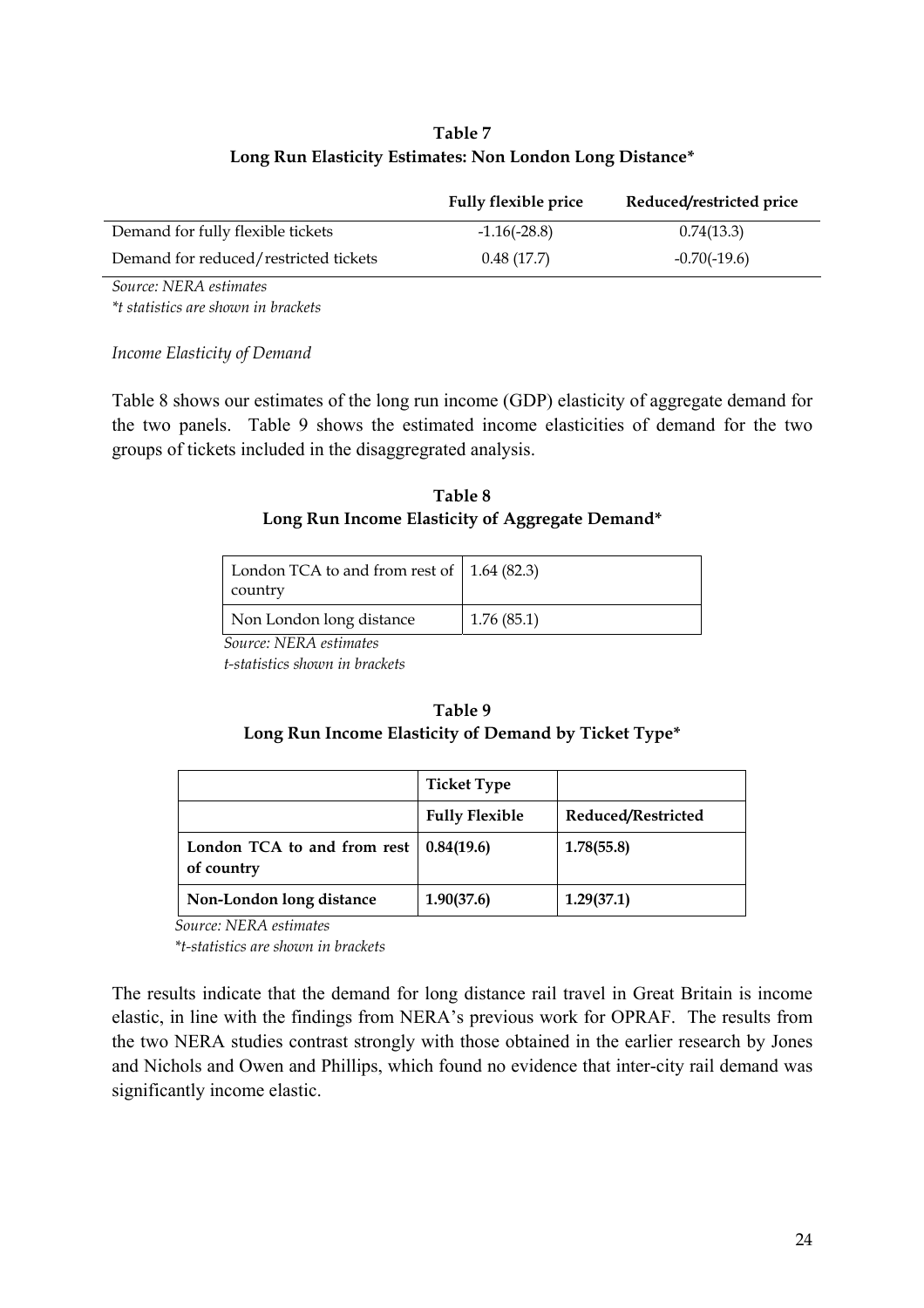# **The Impact of the Hatfield Accident**

While our research has focused on long-term elasticities, it has been necessary to take account of the impacts of the Hatfield accident and the subsequent disruption on demand. We have also examined the issue of the stability of the demand parameters by estimating equations both for the period prior to the Hatfield accident, and for the entire period for which data are available.

# *The effect of the post-Hatfield disruption on rail demand*

For the reasons discussed earlier, we have attempted to estimate the effect of the post-Hatfield disruptions by using dummy variables in levels, which represent demand impacts in terms of a change in the constant term in the regression equation when the dummy variable is "on". We have specified two dummy variables in our equations, one covering the first three four-weekly periods (i.e. weeks 1 to 12) after the accident, the other one covering the second three (i.e. weeks 13 to 24). In this way, most of the impact of the accident should be captured by the dummy variables without impacting on our elasticity estimates.

The values of the dummy variables are interesting in their own right, since they give insight into both the magnitude and the pattern of impact of the demand shock after the accident.

The impact of the accident and subsequent disruptions to rail services on aggregate demand in each panel is shown in Table 10. It should be emphasised that the figures reported in the table only show the impact on demand that is directly due to the accident. Other impacts of demand, such as seasonal changes, changes in fares or GDP, have been isolated from these figures as they are accounted for by other variables in our equations.

| Table 10                                             |
|------------------------------------------------------|
| Change in Aggregate Demand Due to Hatfield Accident* |
| $($ %)                                               |

|                                        | In week 1 to 12<br>after the accident | In week 13 to 24<br>after the accident |
|----------------------------------------|---------------------------------------|----------------------------------------|
| London TCA to and from Rest of Country | $-24.7(-8.1)$                         | $-15.9(-6.0)$                          |
| Non London Long Distance               | $-28.3$ $(-16.5)$                     | $-15.2$ ( $-9.0$ )                     |

*Source: NERA estimates* 

*\*t-statistics are shown in brackets* 

As expected, the impact in the period immediately following the accident, when service disruptions were most pronounced, was substantially greater than in the later period.

*Parameter stability*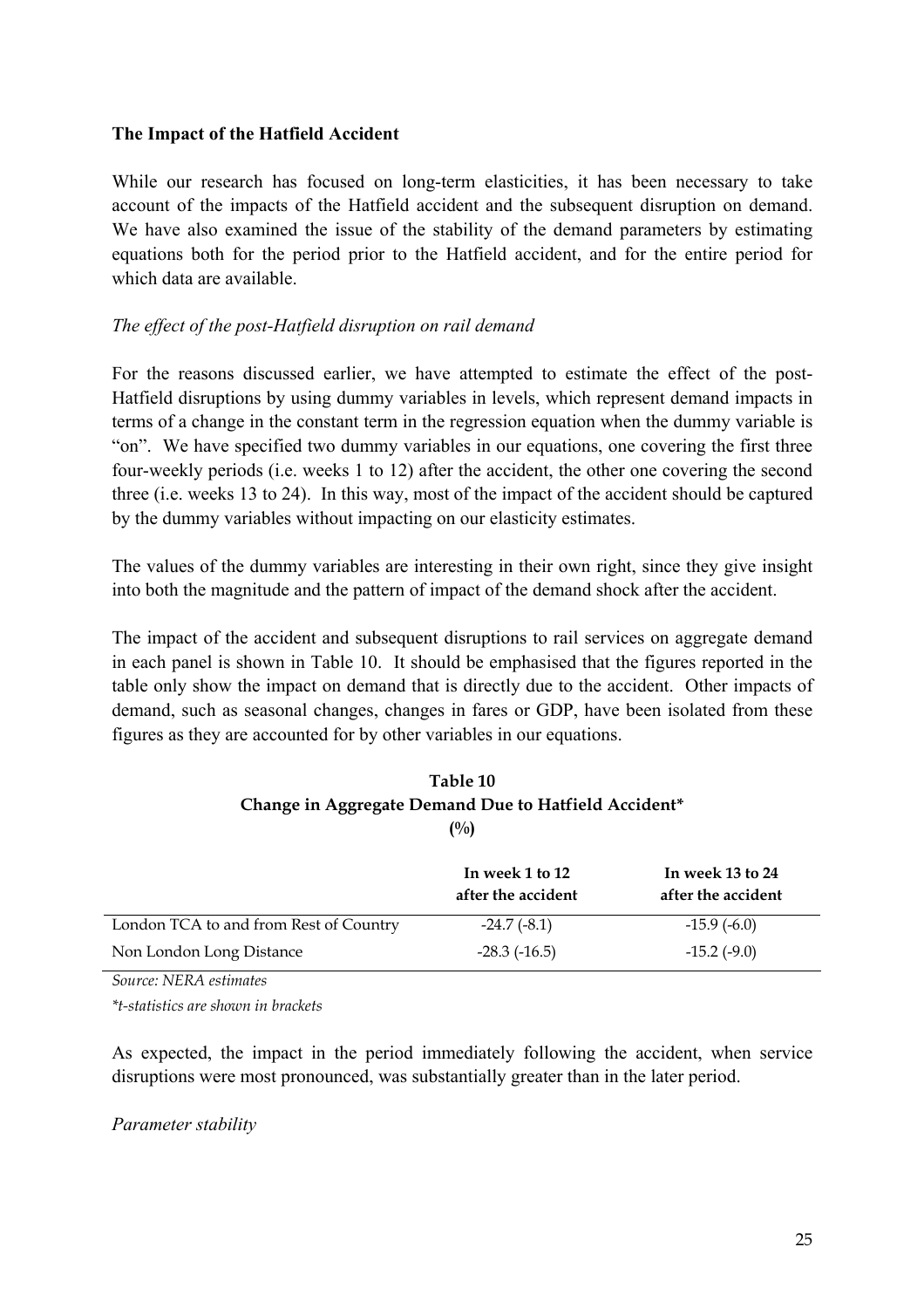To test the robustness of our elasticity estimates, we have also estimated models for each panel in which only the period up to the Hatfield accident was analysed. Encouragingly, as shown in the full estimation results for aggregate demand equations presented in Appendix 3, we found that in both cases, the elasticity values for the pre-Hatfield period were very close to those estimated for the entire period.

#### **Short Run Demand Response**

We have reported the short and long term elasticities estimated using the Vector Error Correction Model (VECM). One of the attractive properties of this model is that it can also be used to estimate the speed with which the demand for rail travel adjusts to its long-term values. An overview of the insights arising from this analysis is provided in Table 11.

|                                                                                                           | London TCA to and from<br><b>Rest of Country</b> | Non-London Long<br><b>Distance</b> |
|-----------------------------------------------------------------------------------------------------------|--------------------------------------------------|------------------------------------|
| Value of the adjustment factor                                                                            | 0.277                                            | 0.174                              |
| Proportion of demand change occurring within four weeks                                                   | 28%                                              | 17%                                |
| Proportion of demand change occurring within six months                                                   | 88%                                              | 71%                                |
| Proportion of demand change occurring within one year                                                     | 99%                                              | 92%                                |
| Amount of time required for the change in demand to adjust<br>to within 1 per cent of its long-term value | $1 \,\mathrm{yr}$<br>1 month                     | 1 yr<br>10 months                  |

# **Table 11 Speed of Adjustment of Demand**

*Source: NERA estimates* 

As can be seen in the table, our estimates suggest that elasticities of demand in the rail sector approach their long run values over a period of between one and two years, depending on the type of flow. The table also suggests that for both panels, *more than 90 per cent of the demand adjustment occurs within a year after the fares change.* Even in the case of the Non London Long Distance panel, where it takes almost two years for demand to adjust to its long run level, about 92 per cent of this adjustment occurs within the first year.

# **Conclusions**

The econometric results presented above indicate that the long-run elasticity of demand with respect to fares is around  $-0.6$  to  $-0.7$  for longer distance rail journeys between the London area and the rest of Great Britain. For longer distance journeys between major urban areas other than London, our estimates indicate, in line with our prior expectations, a somewhat higher (more negative) elasticity of demand of around –0.8 to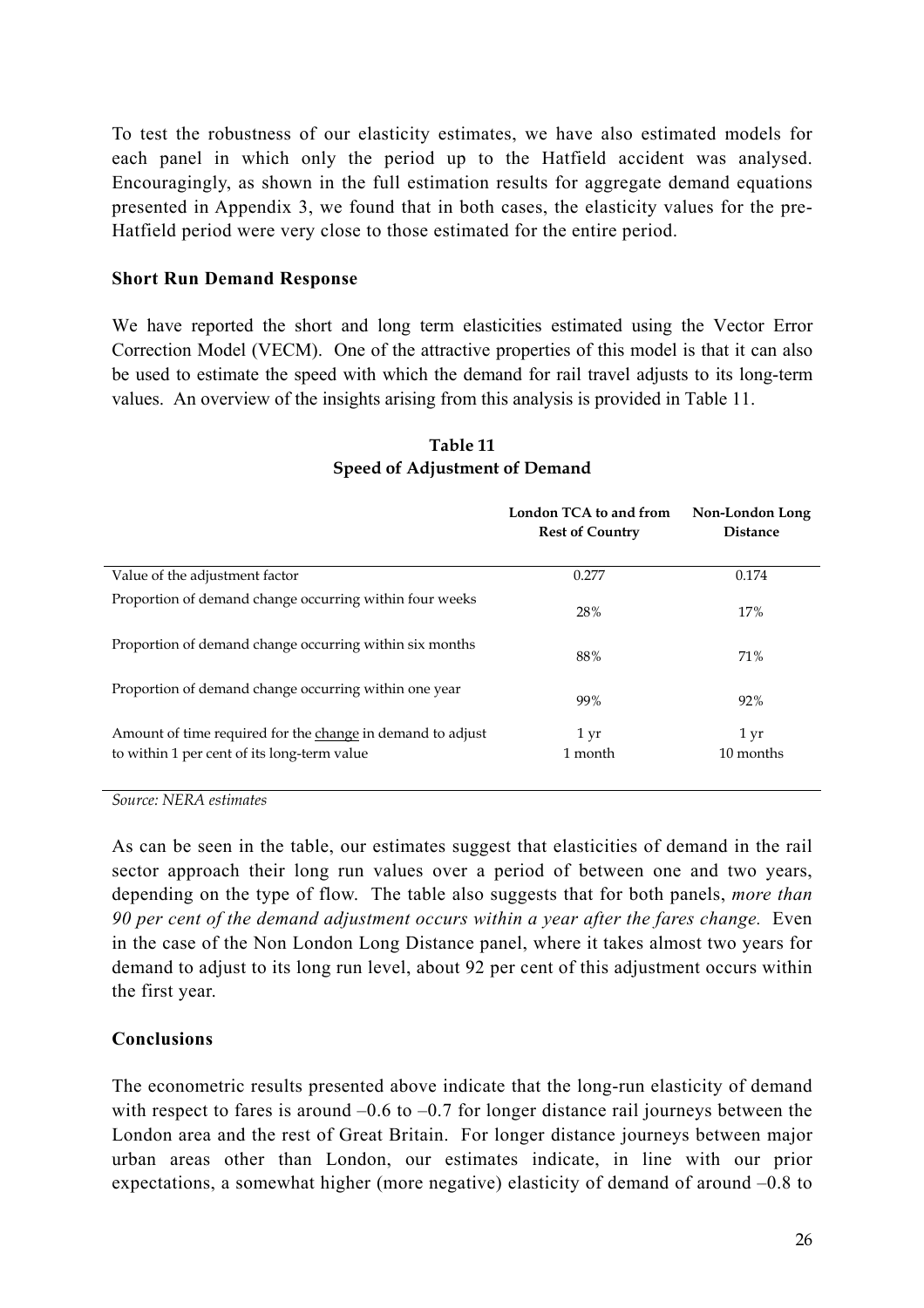–1.0. Both sets of estimates are close to those derived in previous research by NERA. Our results, which have potentially important implications for policy on rail fare regulation in these market segments, indicate that demand for rail travel between London and the rest of the country may be somewhat less price elastic than the values currently recommended in the PDFH, although our findings in respect of non-London travel are broadly in line with current industry planning assumptions.

The VECM results suggest that the long-run elasticity of demand is around three to five times the value of the short run elasticity, and that well over 90% of the long run demand adjustment occurs within 12 months of a demand shock, such as a change in real fares.

As well as examining the demand for rail travel aggregated over all types of ticket, we have also explored both the own- and cross-price elasticities of demand for different types of ticket. We found that for travel to and from the London area, the own-price elasticity of demand for reduced fare and restricted availability tickets was approximately twice as high as the own-price elasticity of demand for fully flexible tickets. For non-London journeys, however, the demand for fully flexible tickets was price elastic, and was higher than the own-price elasticity of demand for reduced fare/restricted availability tickets. Our estimates of the relevant cross-price elasticities were correctly signed, but the relative magnitudes of the parameter estimates for the London panel were not consistent with Slutsky symmetry conditions.

In general, whilst we regard our estimates of *aggregate* demand elasticities in both panels as highly robust, we have less confidence in the *disaggregated* own- and crossprice elasticities, because the data sets used to derive them are characterised by quite a high degree of multicollinearity.

Although the main focus of our research has been on the long run fare elasticities, our models have also produced estimates of the income elasticity of demand, and of the impact of the Hatfield accident on the demand for rail travel.

We find, consistent with estimates produced in previous work by NERA, that the income elasticity of demand at both aggregate and disaggregate levels is significantly positive, with aggregate demand in both market segments estimated to increase at over one and a half times as fast as the growth in GDP. This represents a very striking change from the results of studies of the demand for long distance rail travel carried out in the  $1980s$ ,<sup>20</sup> in which the estimated income elasticity of demand was not significantly different from zero. We believe this apparent change in the market environment for rail

 $\overline{a}$ 

<sup>&</sup>lt;sup>20</sup> See, for example, Owen and Phillips (1987), and Jones and Nichols (1983).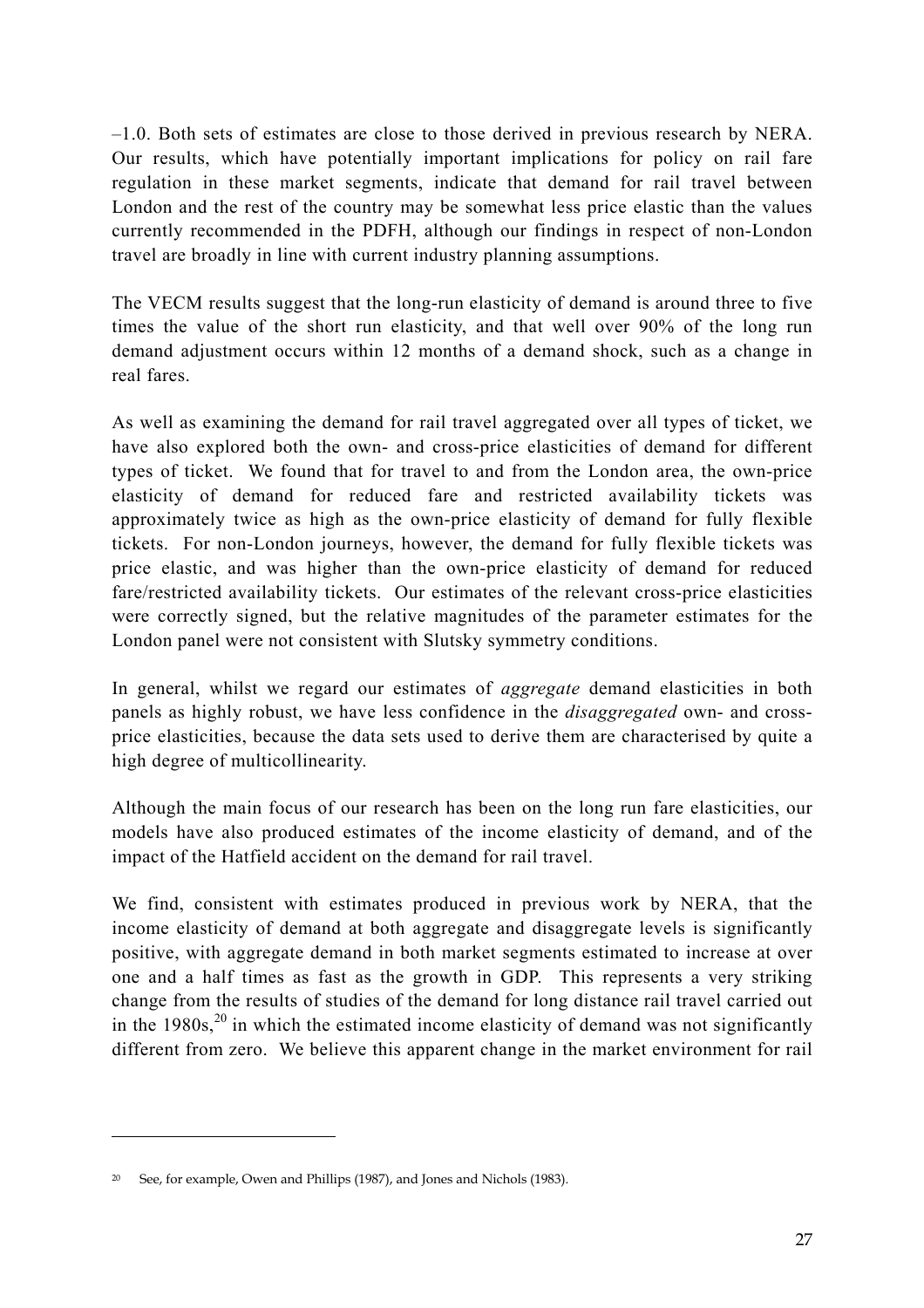travel may be linked to a deterioration in the quality of service available on the road network, where capacity growth has failed to keep up with growth in demand.<sup>21</sup>

Finally, we find that the service disruptions following the Hatfield accident had a very major effect on the demand for rail travel. Our estimates indicate that in the three months immediately after the accident, demand was reduced by approximately a quarter; although there was some recovery in the following three months, continuing reductions in service quality were still resulting in a fall in demand of around 15%.

Overall, we regard the present exercise as demonstrating that the application of modern econometric methods to an exceptionally rich data set can yield robust and policy relevant estimates of key rail demand parameters.

**Acknowledgements**: The authors are grateful to Preetum Domah and his colleagues at the UK Strategic Rail Authority (SRA) for assistance in accessing and interpreting rail traffic and revenue data (held in the CAPRI database) and for helpful comments on draft material. The research on which the paper is based was funded by the SRA.

# **References**

Dargay J. M. and M. Hanly (2002), "The Demand for Local Bus Services in England", *Journal of Transport Economics and Policy*, 36(1), pp. 73-91

Im, Kyung So, M. Hashem Pesaran and Yongcheol Shin (2003), "Testing for Unit Roots in Heterogeneous Panels" *Journal of Econometrics*, 115, pp.53-74.

Jones, Ian S. (2001), "Railway Franchising: is it Sufficient? On-Rail Competition in the Privatized Passenger Rail Industry", in Robinson, C. (editor), *Regulating Utilities: New Issues, New Solutions,*  Edward Elgar, 2001

Jones, Ian S. and Alan J. Nichols (1983), "The Demand for Intercity Rail Travel in the United Kingdom. Some Evidence", *Journal of Transport Economics and Policy*, 17 (2), pp.133-153

McCoskey, Suzanne and Chihwa Kao (1998) "A Residual-Based Test of the Null of Cointegration in Panel Data," *Econometric Reviews,* 17 (1), pp.57-84

NERA (1999), "Analysis of Passenger Rail Demand" A report for OPRAF, July

Owen, A.D. and G.D.A. Phillips (1987) **"**The Characteristics of Railway Passenger Demand: An Econometric Investigation**"**, *Journal of Transport Economics and Policy*, 21 (3), pp.231-253

 $\overline{a}$ 

<sup>21</sup> See, Jones (2001) for further discussion.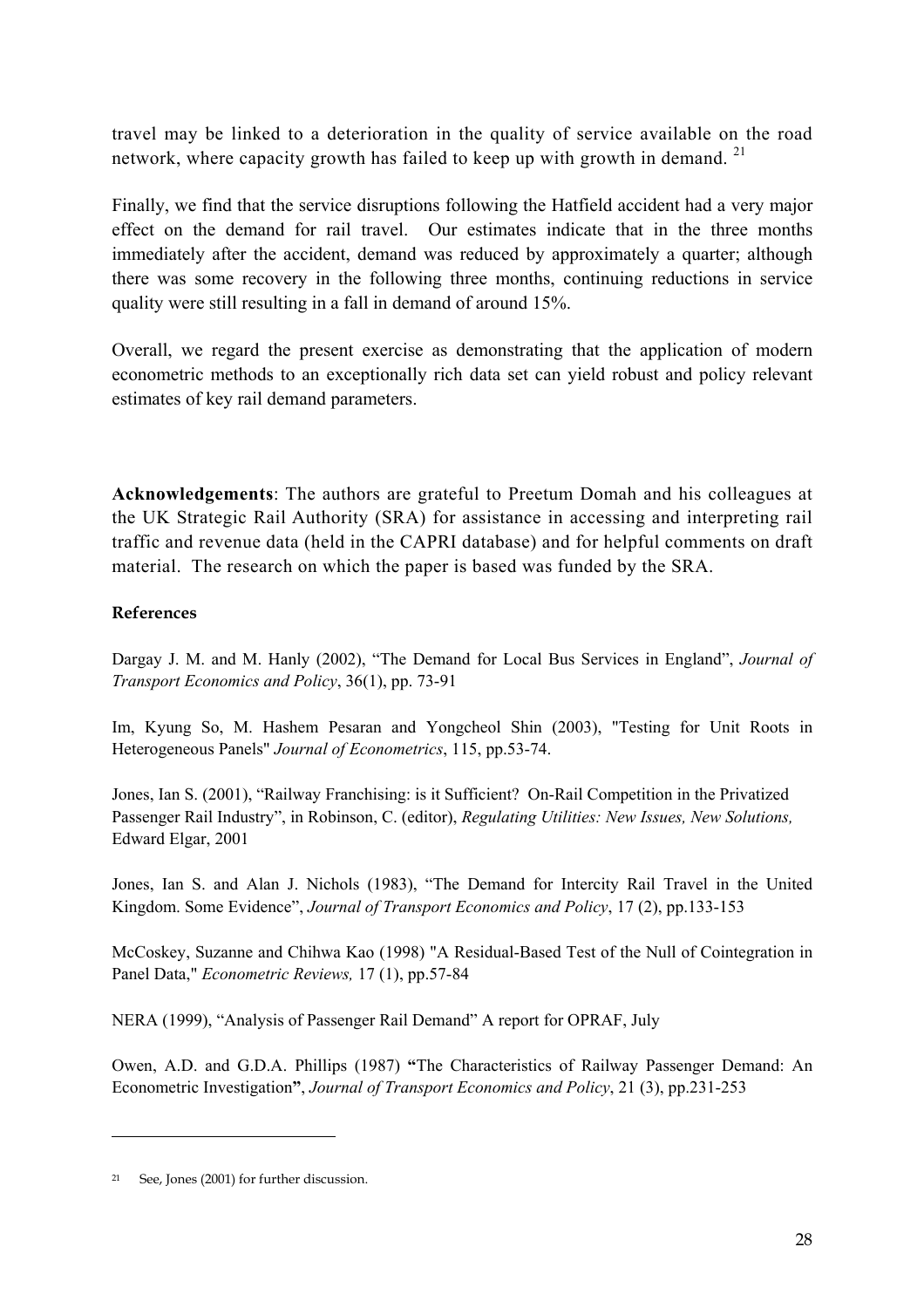Pedroni, Peter (1999), "Critical Values for Cointegration Tests in Heterogeneous Panels with Multiple Regressors", *Oxford Bulletin of Economics and Statistics*, 61, pp.653-70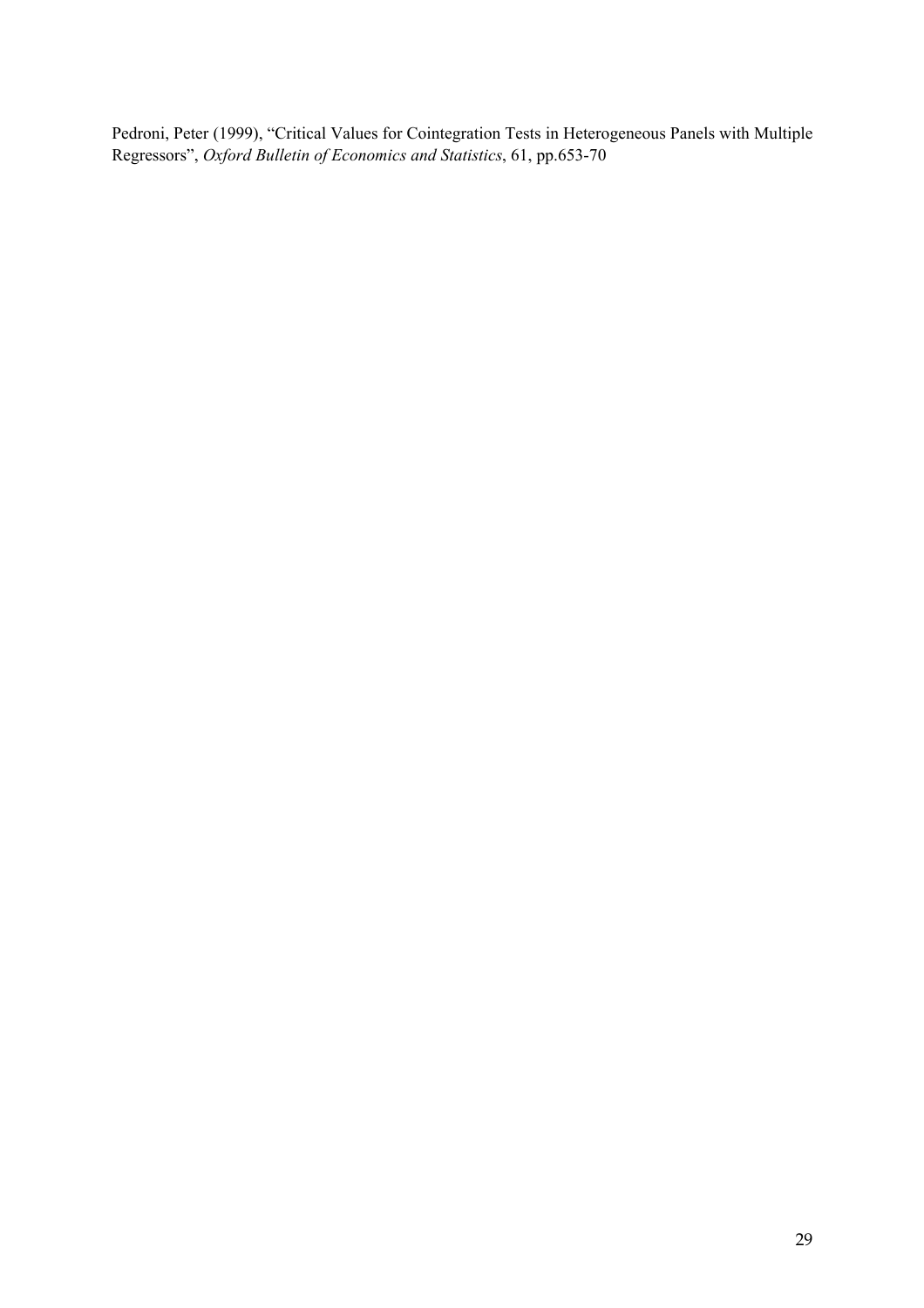#### **Appendix 1: Testing for Cointegration and Multicollienearity**

#### *Cointegration*

To test for cointegration, it is usual first to establish the order of integration of the variables in question, and then - having established that the variables are of the same order of integration – to test whether there is at least one linear relationship among these variables.

To establish the order of integration of our explanatory variables, we have conducted panel unit root tests both for individual flows and for the whole panels. In general the individual flows test results suggest that the series are I(1) for all sectors and for our preferred set of explanatory variables. Furthermore, as the use of a panel increases the power of tests we apply the Im. Pesaran and Shin (2003) test for integration.<sup>22</sup> These results provide strong evidence that all our series are I(1).

Having established the order of integration of our series, we proceed with tests for cointegration. The literature observes a variety of possible ways in order to test for cointegration. Regarding the time series studies, it is found that extending the time series data length affects the order of integration and number of cointegrating vectors. However, testing for cointegration in panels is less pressing, because the spurious regression problem is reduced by the averaging. Some of the most popular cointegration tests for panel data are the McCoskey and Kao (1998) methodology and the Pedroni (1999) methodology. The assumption of heterogeneity between different flows remains while testing for cointegration in panel data.

McCoskey and Kao (1998) use a Lagrange Multiplier test on the residuals that takes the following form:

$$
y_{i,t} = a_i + \beta_i x_{it} + e_{it} \tag{i}
$$

where,

 $\overline{a}$ 

$$
\overline{\Psi} = \frac{\sqrt{N}(\overline{t}_{NT} - \frac{1}{N} \sum_{i=1}^{N} E[t_{iT}])}{\sqrt{\frac{1}{N} \sum_{i=1}^{N} VAR[t_{iT}]}}
$$

where t<sub>NT</sub>-bar is the average of the N individual ADF test statistics and  $E[t_{tr}]$  and VAR[t<sub>IT</sub>] are the empirical first and second moments of the ADF test statistics under the null.

<sup>22</sup> The Im, Pesaran and Smith (1997) t-bar test averages the test statistics for the individual countries, and standardizes this average test statistic by its expected value and variance under the null hypothesis. The resulting standardized test statistic, denoted Ψ-bar statistic, is distributed as standard normal for large N, and its formula is: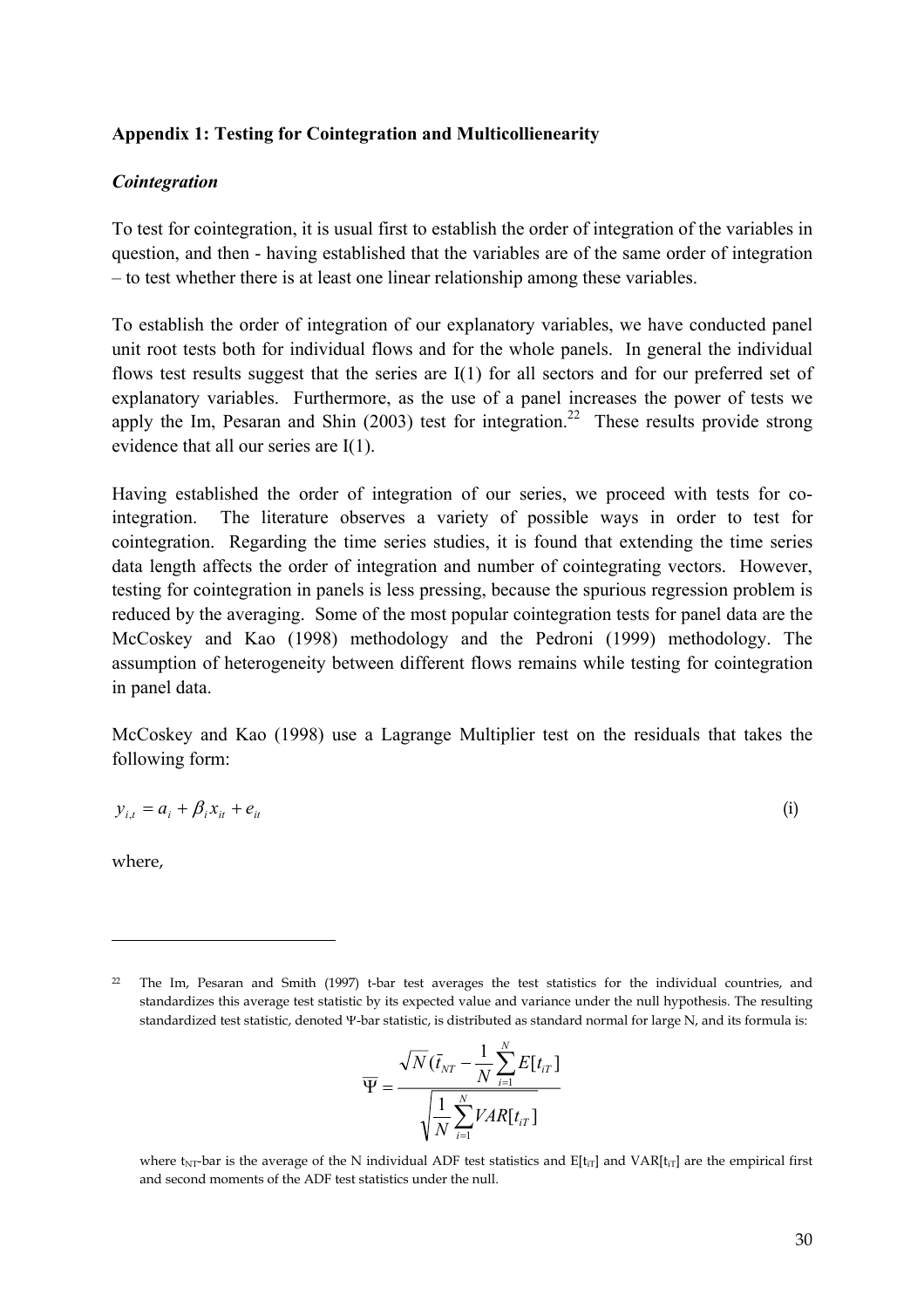$$
e_{it} = \theta \sum_{j=1}^{t} u_{ij} + u_{it} \tag{ii}
$$

McCoskey and Kao (1998) consider the above model under the null Ho:  $\theta = 0$ , ie that there is is cointegration in the panel, since for  $\theta = 0$ ,  $e_{it} = u_{it}$  and the above regression is a system of cointegration. The alternative H $\alpha$ :  $\theta \neq 0$ , tests for a lack of cointegration. The statistics are obtained by using the model that follows:

$$
LM = \frac{\frac{1}{N} \sum_{i=1}^{N} \frac{1}{T^2} \sum_{i=1}^{T} S_{it}^{+2}}{S^{+2}}
$$
(iii)

where S is the sum of the estimated error terms.

The estimation of the residuals can be applied by using OLS estimators and more specifically with the use of either FMOLS (Fully Modified OLS) or the DOLS (Dynamic OLS) estimator.

Pedroni (1999) also applies the cointegration test to the residuals of the regressions and uses the same Lagrange Multiplier test expressed in (iii) for a heterogeneous panel. Pedroni's approach is different to that of McCoskey and Kao, and involves testing for a lack of cointegration in the panel. In this case the null is Ho:  $\theta \neq 0$ . In his analysis Pedroni proposes seven different cointegration statistics in order to capture the within and the between effects in his panel. All seven different statistics were calculated for our panels and the results indicated that in all cases, we have strong evidence of existence of cointegrating relationships.

#### *Multicollinearity*

The results obtained in the estimation of the disaggregated elasticities and cross-elasticities must be interpreted with care, because of the presence of multicollinearity among the measured explanatory variables that have been used for the disaggregate analysis of the four panels. Multicollinearity indicates that the explanatory variables are highly intercorrelated (i.e. there exists a strong linear relationship among some or all of the explanatory variables), leading to a lack of accuracy in estimating the effects that the explanatory variables produce on the dependent variable (i.e. the elasticities of the model). If this data problem occurs, the regression analysis is not able to precisely allocate the impact of the explanatory variables on the dependent variable, since some or all of those explanatory variables are approximately similar to a linear combination of the other explanatory variables. In other words, if multicollinearity exists, the estimates of the coefficients may have an unexpected sign or an implausible magnitude.

This data problem cannot be overcome easily. An approach that is sometimes pursued is dropping one or more of the regressors that produce the multicollinearity. We have not been able to do this, firstly, because one of the objectives of the project was to try to estimate the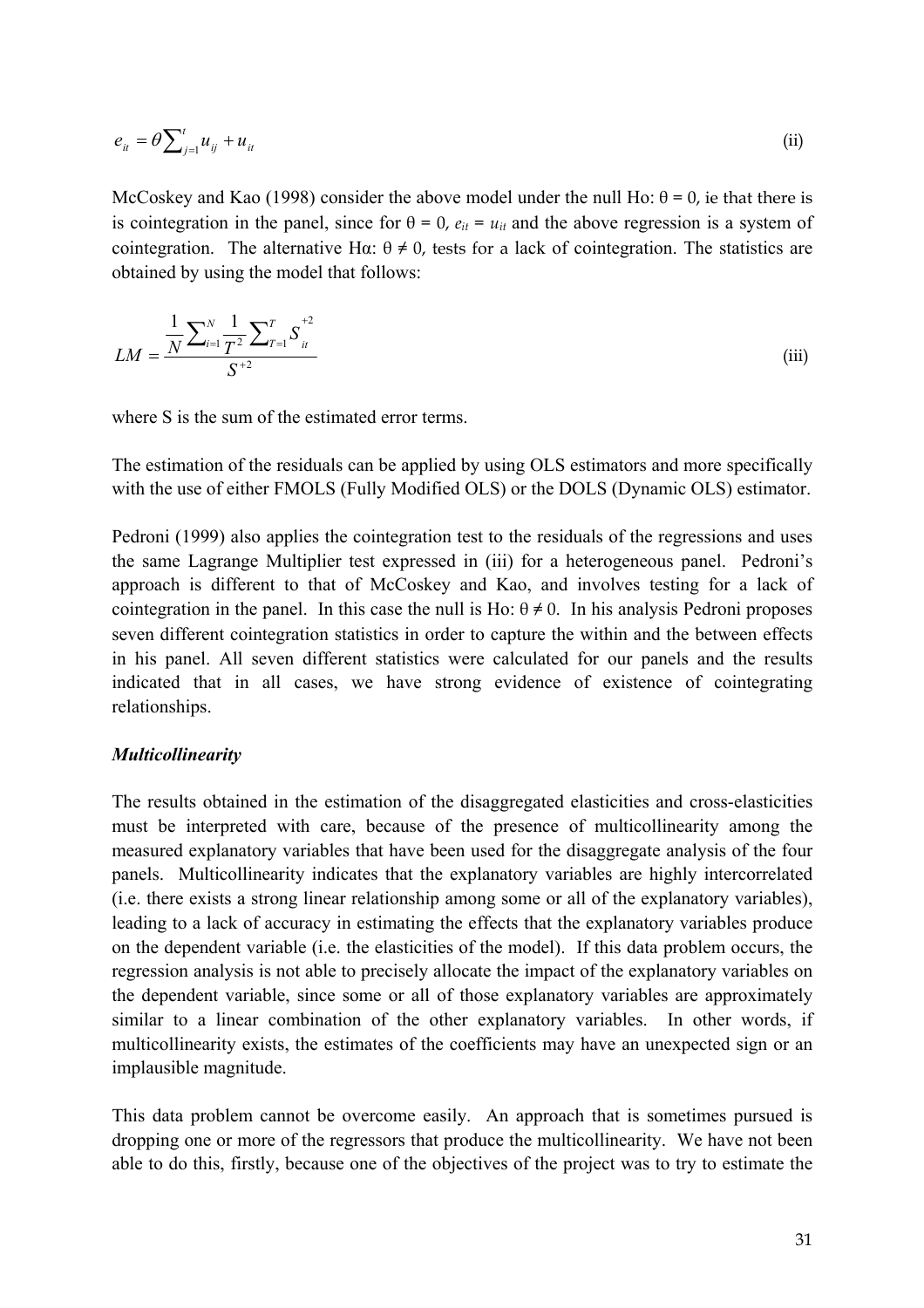cross-price elasticities, and secondly because, as we demonstrate, the potential multicollinearity problem may be due to the correlation between the series of the ticket prices.

We have examined the evidence on the existence of multicollinearity in the two panels. In order to do so, three measures have been calculated for each panel. These are:

- The correlation coefficients  $(\rho)^{23}$  between the different pairs of regressors. This coefficient takes values in the numerical range [-1,1]. The closer to 1 the absolute value of the  $\rho$  is, the stronger the evidence of multicollinearity is;
- The Variation Inflation Factor (VIF) $^{24}$  for the different regressors. This factor takes values in the numerical range  $[1, +\infty]$ . The higher the value of the VIF is, the stronger the evidence of multicollinearity is; $^{25}$  and
- The measure of tolerance  $(TOL)^{26}$  for the different regressors. This measure takes values in the numerical range [0,1]. The closer the value of the TOL to 0 is, the stronger is the evidence of multicollinearity.

Tables 12 and 13 show that the main source of the multicollinearity problem is related to the linear relationship between the series of alternative ticket types. For these variables, the ρs take a value higher than 0.80; the VIFs are well above 1; and the TOLs are close to zero. The

$$
Var(\beta_i) = \sigma^2/S_{ii} (1 - R_i^2)
$$

Where (i)  $\sigma^2$  is the variance of the error term of the model, (ii)  $S_{ii}$  is the sum of the differences to the square between the observations of the explanatory variable i and its arithmetic average, and (iii)  $R_i^2$  is the unadjusted  $R^2$  when the explanatory variable i is regressed against the other explanatory variables in the model.

The intuitive insight of this expression is that the stronger the linear relationship between the explanatory variables (i.e. multicollinearity) is, the larger the variance of the estimates of the regressions coefficients (and consequently the more difficult to obtain an accurate estimate of the true value of the parameter). In particular, if  $R_i^2$  is equal to 0, then the variance of the estimation takes its minimum possible value, which is  $\sigma^2/S_{ii}$ . Dividing this last expression into the above expression for  $\text{Var}(\beta_i)$ , the VIF is obtained.

 $VIF = 1/(1-R<sub>i</sub><sup>2</sup>)$ 

It is straightforward to understand that the higher the VIF is, the lower the accuracy of the estimates of the parameter.

- <sup>25</sup> There is not a defined threshold for this factor as it is not based on any probability distribution. Nevertheless, as a rule of thumb, if the VIF exceeds 10 (i.e. the R2 of the *auxiliary regressions* exceeds 0.90), there is strong evidence of multicollinearity.
- 26 The TOL is defined as:

 $\overline{a}$ 

$$
TOL(\beta_i) = 1/VIF = 1 - R_i^2
$$

It is clear that the lower is the TOL, the lower is the accuracy of the estimates of the parameter.

<sup>23</sup> The ρ is the ratio between the (i) covariance between the pair of regressors, and (ii) product of their standard deviations. The coefficient measures how strong is the linear relationship between the pair of regressors.

<sup>&</sup>lt;sup>24</sup> The VIF is a measure that can guide in identifying multicollinearity. To develop this concept it is useful to note that the variance of the OLS estimator for a typical regression coefficient (say  $\beta_i$ ) can be shown to be the following: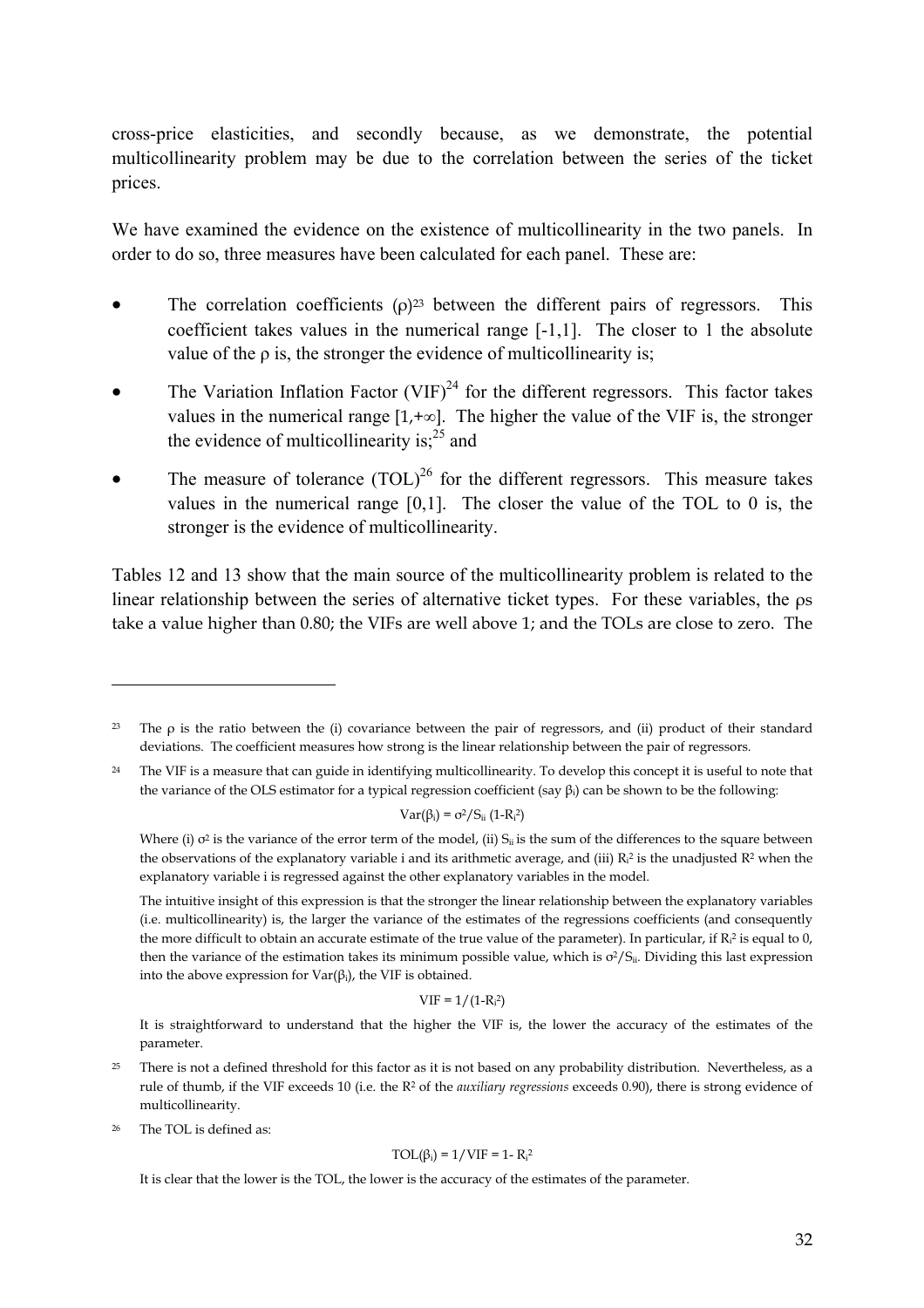values of the VIF for the two ticket type variables in the Non London Long Distance panel are particularly notable, with values well above 10.

|            | Fully Flexible Tickets Prices and Reduced+Others Ticket Prices | 0.83 |
|------------|----------------------------------------------------------------|------|
| $\rho$     | Fully Flexible Tickets Prices and GDP                          | 0.20 |
|            | Reduced+Others Ticket Prices and GDP                           | 0.02 |
|            | <b>Fully Flexible Tickets Prices</b>                           | 3.68 |
| <b>VIF</b> | Reduced+Others Ticket Prices                                   | 3.53 |
|            | GDP                                                            | 1.13 |
|            | <b>Fully Flexible Tickets Prices</b>                           | 0.27 |
| TOL.       | Reduced+Others Ticket Prices and                               | 0.28 |
|            | GDP                                                            | 0.89 |

**Table.. 12 Evidence of Multicollinearity: London TCA to and from Rest of Country** 

# **Table 13 Evidence of Multicollinearity: Non London Long Distance**

|        | Fully Flexible Tickets Prices and Reduced+Others Ticket Prices | 0.97  |
|--------|----------------------------------------------------------------|-------|
| $\rho$ | Fully Flexible Tickets Prices and GDP                          | 0.02  |
|        | Reduced+Others Ticket Prices and GDP                           | 0.10  |
|        | <b>Fully Flexible Tickets Prices</b>                           | 17.29 |
| VIF    | Reduced+Others Ticket Prices                                   | 17.27 |
|        | GDP                                                            | 1.01  |
|        | <b>Fully Flexible Tickets Prices</b>                           | 0.06  |
| TOL.   | Reduced+Others Ticket Prices and                               | 0.06  |
|        | GDP                                                            | 0.99  |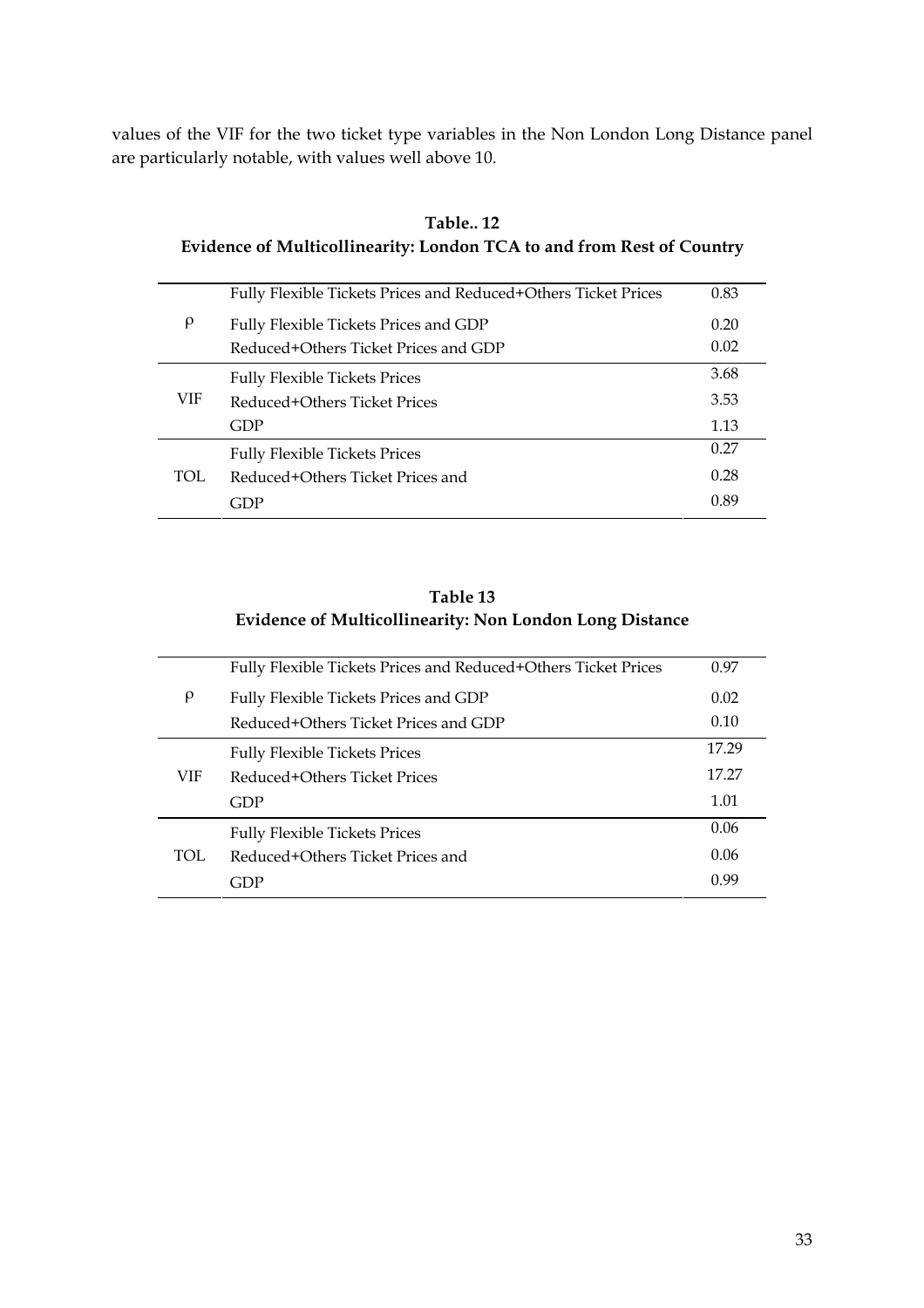# **Appendix 2: Traffic Flows and Ticket Types Included in the Analysis**

# *Traffic Flows*

Tables 14 and 15 show respectively the traffic flows used in the London and non-London panels.

|     | <b>Origin Zone</b> |     | <b>Destination Zone</b> |  |
|-----|--------------------|-----|-------------------------|--|
| 000 | London             | 572 | Bath                    |  |
| 000 | London             | 300 | Birmingham              |  |
| 000 | London             | 570 | <b>Bristol</b>          |  |
| 000 | London             | 550 | Cardiff                 |  |
| 000 | London             | 170 | Carlisle                |  |
| 000 | London             | 950 | Edinburgh               |  |
| 000 | London             | 960 | Glasgow                 |  |
| 000 | London             | 230 | Leeds                   |  |
| 000 | London             | 400 | Leicester               |  |
| 000 | London             | 130 | Liverpool               |  |
| 000 | London             | 100 | Manchester              |  |
| 000 | London             | 200 | Newcastle               |  |
| 000 | London             | 460 | Norwich                 |  |
| 000 | London             | 410 | Nottingham              |  |
| 000 | London             | 510 | Plymouth                |  |
| 000 | London             | 150 | Preston                 |  |
| 000 | London             | 103 | Stockport               |  |
| 000 | London             | 540 | Swansea                 |  |
| 000 | London             | 580 | Swindon                 |  |
| 000 | London             | 220 | York                    |  |

**Table 14 Origin-Destination Pairs: London TCA to and from the Rest of Country**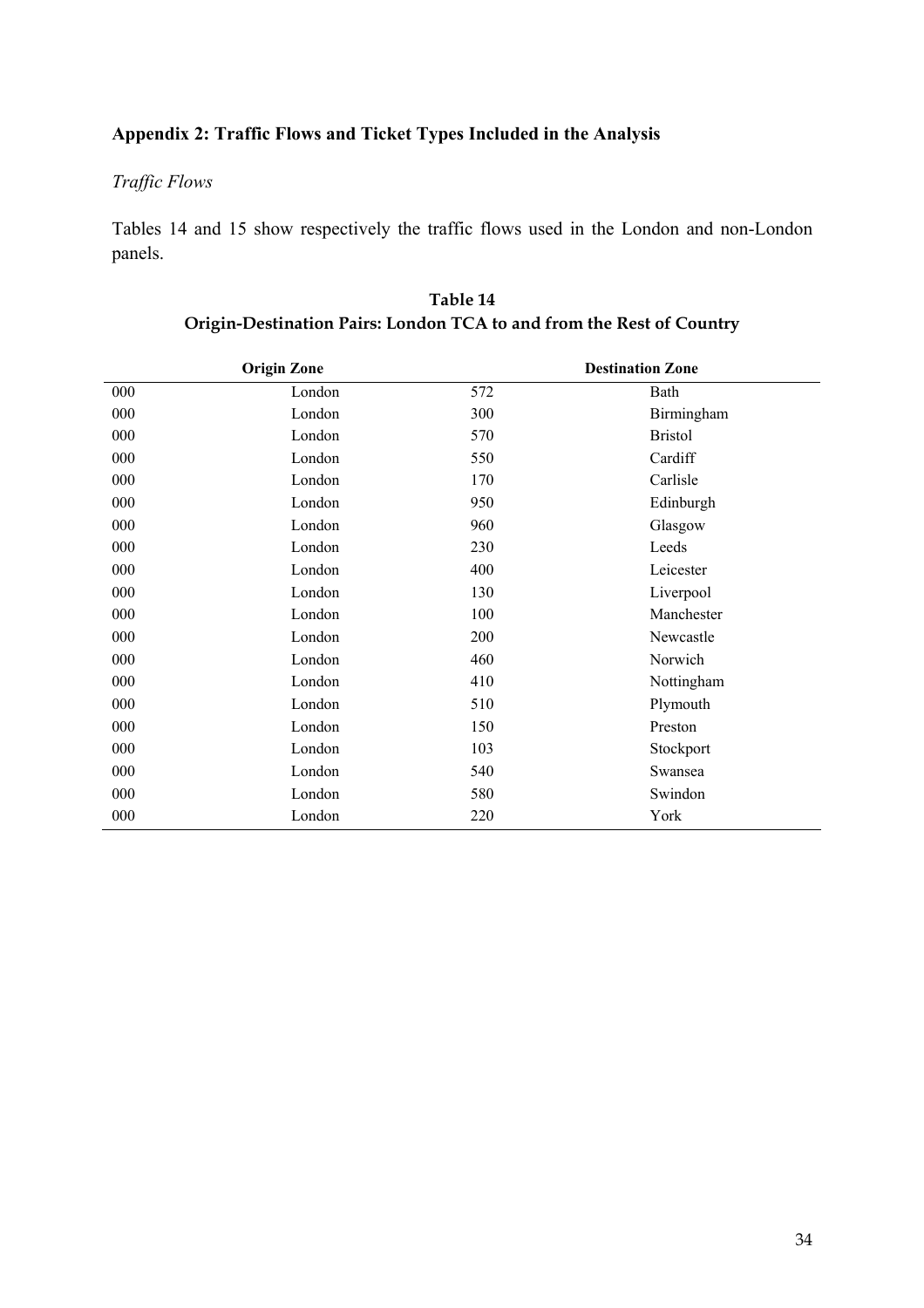|    | <b>Origin Zone</b> |    | <b>Destination Zone</b> |
|----|--------------------|----|-------------------------|
| 57 | Avon               | 30 | West Mids inner         |
| 57 | Avon               | 42 | Derby                   |
| 57 | Avon               | 13 | South Merseyside        |
| 57 | Avon               | 10 | South Manchester        |
| 57 | Avon               | 29 | South Yorkshire         |
| 23 | Leeds area         | 30 | West Mids inner         |
| 23 | Leeds area         | 42 | Derby                   |
| 23 | Leeds area         | 13 | South Merseyside        |
| 23 | Leeds area         | 10 | South Manchester        |
| 23 | Leeds area         | 29 | South Yorkshire         |
| 40 | East Mids south    | 30 | West Mids inner         |
| 40 | East Mids south    | 42 | Derby                   |
| 40 | East Mids south    | 13 | South Merseyside        |
| 40 | East Mids south    | 10 | South Manchester        |
| 40 | East Mids south    | 29 | South Yorkshire         |
| 20 | Tyne & Wear        | 42 | Derby                   |
| 20 | Tyne & Wear        | 13 | South Merseyside        |
| 20 | Tyne & Wear        | 10 | South Manchester        |
| 20 | Tyne & Wear        | 29 | South Yorkshire         |
| 41 | Nottingham         | 30 | West Mids inner         |
| 41 | Nottingham         | 42 | Derby                   |
| 41 | Nottingham         | 13 | South Merseyside        |
| 41 | Nottingham         | 10 | South Manchester        |
| 41 | Nottingham         | 29 | South Yorkshire         |
| 45 | Peterborough       | 47 | Ipswich                 |
| 30 | West Mids inner    | 45 | Peterborough            |
| 23 | Leeds area         | 95 | Edinburgh area          |
| 54 | South Wales        | 57 | Avon                    |
| 17 | Carlisle           | 34 | Stoke                   |
| 17 | Carlisle           | 20 | Tyne & Wear             |
| 23 | Leeds area         | 27 | North Humber            |
| 95 | Edinburgh area     | 96 | Glasgow inner           |
| 38 | Rugby              | 96 | Glasgow inner           |
| 21 | Teesside           | 51 | West Devon              |

**Table 15 Origin-Destination Pairs: Non London Long Distance** 

# *Ticket Types*

Table 16 shows how individual types of ticket were allocated between the ticket categories used in the disaggregated demand analysis.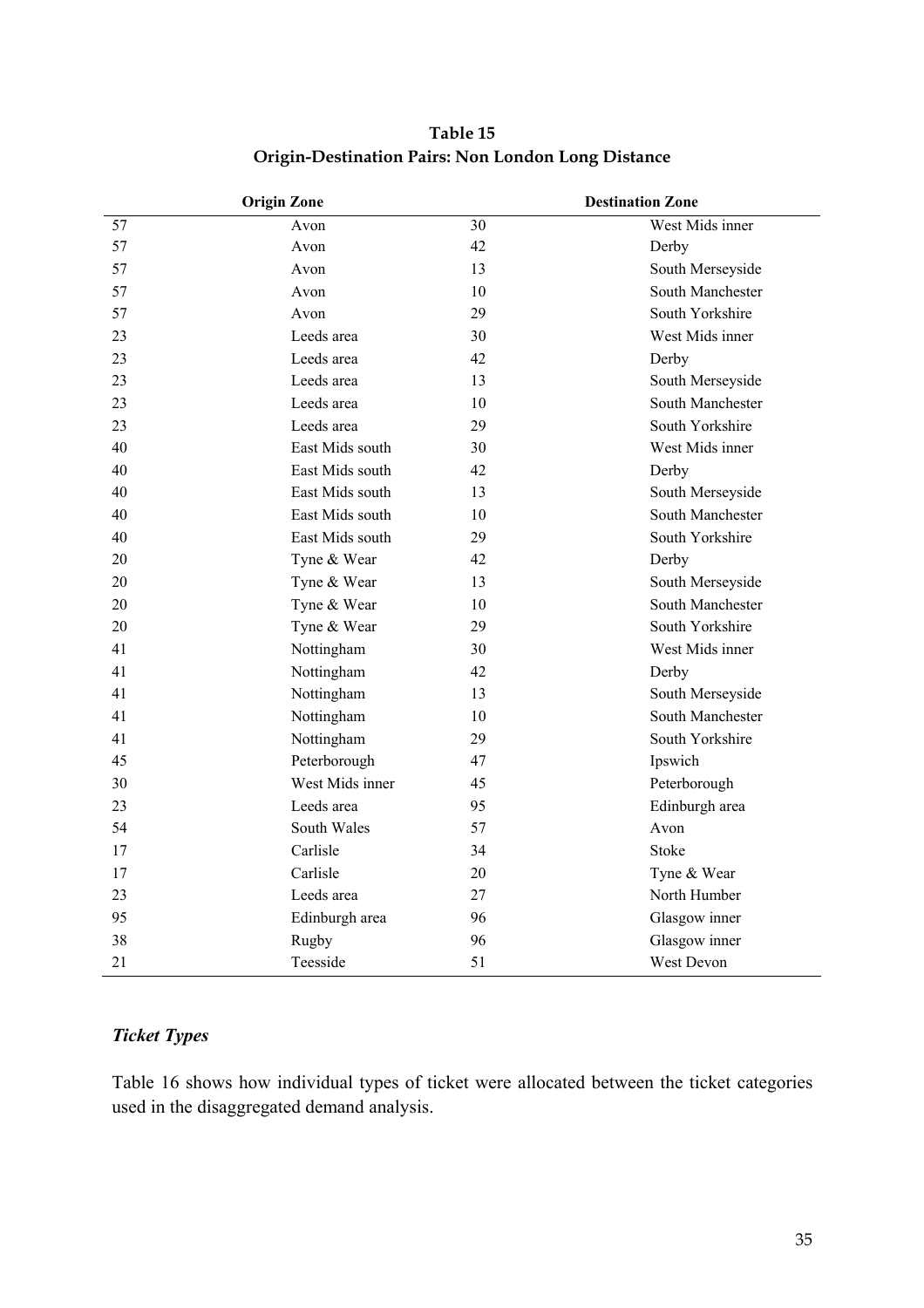|        |                       | <b>London TCA to</b><br>and from Rest<br>of Country | Non-London<br><b>Long Distance</b> |
|--------|-----------------------|-----------------------------------------------------|------------------------------------|
|        | 1 <sup>ST</sup> /EXEC |                                                     |                                    |
|        | <b>STD SINGLE</b>     | First+Standard                                      | First+Standard                     |
|        | <b>STD/OPEN RTN</b>   |                                                     |                                    |
|        | <b>SAVER</b>          |                                                     |                                    |
|        | <b>SUPERSAVER</b>     |                                                     |                                    |
|        | NETWWK AWYBRK         |                                                     |                                    |
| Ticket | <b>APEX</b>           |                                                     |                                    |
| types  | <b>DAY RETURN</b>     |                                                     |                                    |
|        | <b>ANNUAL S/T</b>     | Reduced+Other                                       | Reduced+Other                      |
|        | WEEKLY S/T            |                                                     |                                    |
|        | OTHER SEASON          |                                                     |                                    |
|        | <b>SLEEPER SUPP</b>   |                                                     |                                    |
|        | <b>CHDY SINGLE</b>    |                                                     |                                    |
|        | OTHER                 |                                                     |                                    |

# **Table 16 Disaggregation by Ticket Type**

# **Appendix 3: Detailed Estimation Results for Aggregate Models**

Tables 17 and 18 show respectively the detailed estimation results for the London and non-London panels. The tables each include results for the entire estimation period and for the period before the Hatfield accident.

| Table 17                                                                      |
|-------------------------------------------------------------------------------|
| Detailed Aggregate Estimation Results: London TCA to and from Rest of Country |

|          | Period up to Hatfield    |             | <b>Entire period</b> |             |
|----------|--------------------------|-------------|----------------------|-------------|
|          | Estimate                 | t-statistic | Estimate             | t-statistic |
| Price    | $-0.64$                  | $-22.9$     | $-0.64$              | $-26.1$     |
| GDP      | 1.71                     | 67.5        | 1.64                 | 82.3        |
| $S_1$    | $-0.09$                  | $-8.7$      | $-0.09$              | $-8.6$      |
| $S_2$    | $-0.03$                  | $-2.5$      | $-0.03$              | $-3.0$      |
| $S_3$    | $-0.05$                  | $-4.2$      | $-0.05$              | $-4.5$      |
| $S_4$    | $0.00\,$                 | $-0.2$      | 0.00                 | 0.0         |
| $S_5$    | $-0.10$                  | $-8.7$      | $-0.10$              | $-9.3$      |
| $S_6$    | $-0.13$                  | $-11.2$     | $-0.13$              | $-12.3$     |
| $S_7$    | $-0.02$                  | $-1.8$      | $-0.02$              | $-2.2$      |
| $S_8$    | 0.06                     | 5.0         | 0.06                 | 5.6         |
| $S_9$    | 0.08                     | 7.5         | 0.08                 | 7.5         |
| $S_1$ 10 | $-0.16$                  | $-14.2$     | $-0.17$              | $-17.1$     |
| S_11     | $-0.14$                  | $-12.6$     | $-0.14$              | $-13.6$     |
| $S_12$   | $-0.01$                  | $-1.0$      | 0.00                 | $-0.4$      |
| Hat_1    | $\overline{\phantom{a}}$ |             | $-0.25$              | $-8.1$      |
| $Hat_2$  |                          |             | $-0.16$              | $-6.0$      |